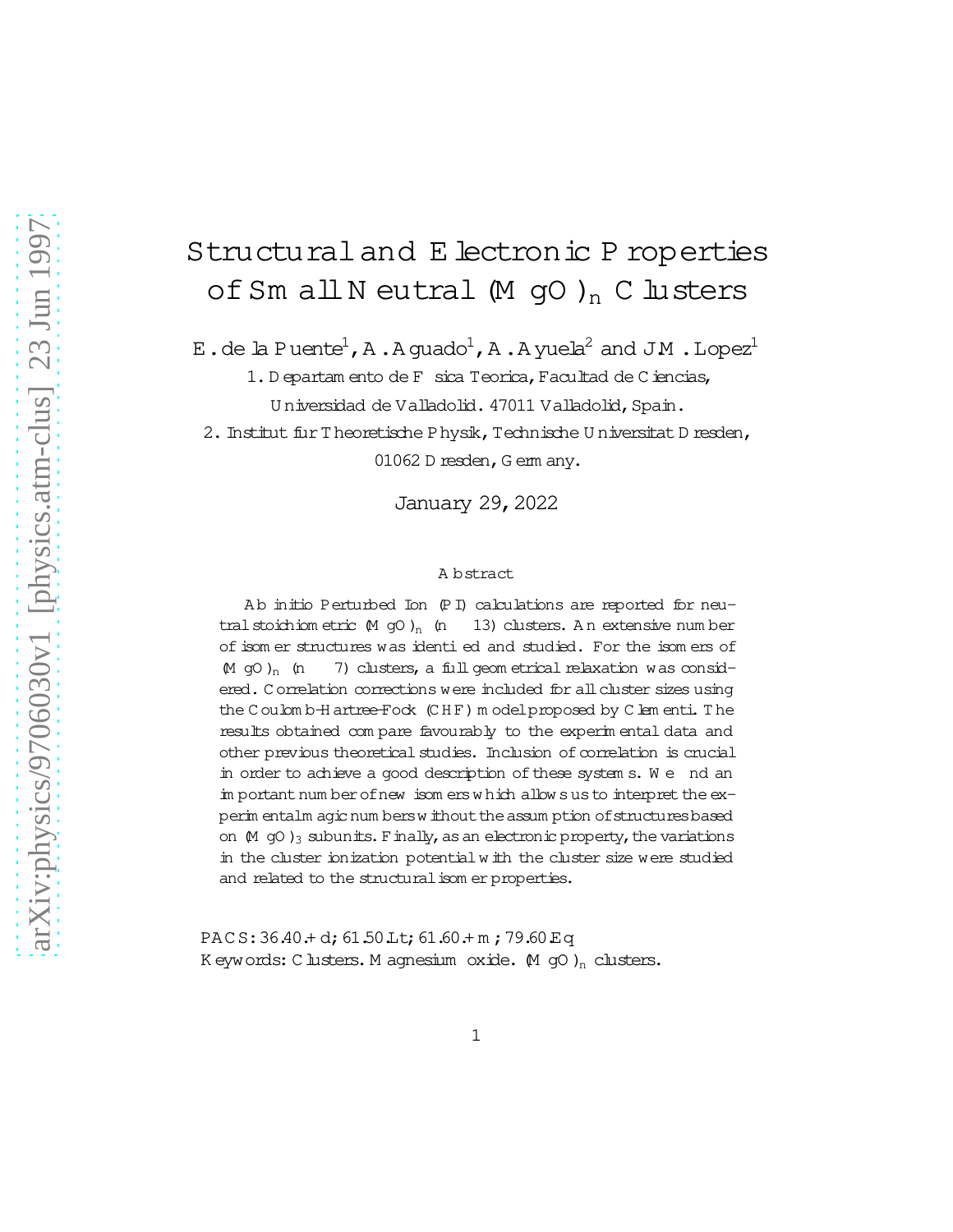## 1 Introduction

C lusters provide a new state of aggregation from which the condensed m atter properties eventually em erge, being thus of form idable interest in order to investigate the transition from the m olecular world to the solid state physics. Sm all clusters often present substantial deviations in their physical and chem ical properties when com pared both to the m olecule and the bulk phase. R ationalizing the evolution of those properties with the cluster size is a m a pr challenge to the now adays science. A s an exam ple, for an interm ediate size cluster, the num ber of dierent isom ers which m ay coexist in a sm all energy range m ay be quite large. Though it is a very dicult task, a full characterization of those isom er con gurations for each cluster size would be highly desirable for a good understanding of cluster growing processes.

In this paper we focus our interests in sm all stoichiom etric  $(M$  gO  $)$ <sub>n</sub> clusters. These have received specialattention in the last few years both from experim entalists and theoreticians. Saunders[\[1](#page-19-0), [2\]](#page-19-0) published m ass-spectra and collision-induced-fragm entation (CIF) data for sputtered M gO cluster ions, and found enhanced stabilities for  $(M$  gO  $)_{n}^{+}$  clusters with n = 6, 9, 12 and 15. The results were interpreted there in term s of  $(M \nvert g)$  subunits from which the clusters built up. Ziem ann and Castlem an  $[3, 4, 5]$  $[3, 4, 5]$  $[3, 4, 5]$  $[3, 4, 5]$  perform ed experim ental m easurem ents by using laser-ionization tim e-ofight m ass spectrom etry [\[6](#page-20-0), [7](#page-20-0)]. They found \m agic clusters" at  $n = 2, 4$ , 6, 9, 12 and 15. In order to explain the features observed in theirm ass spectra, they perform ed theoretical calculations by using the rigid ion and the polarizable ion shellm odels $\beta$ , 9, 10]. Their m ain conclusion was that the clusters form com pact cubic structures sim ilar to pieces of the M gO crystal lattice. Self consistent calculations on these clusters were perform ed by M oukouriand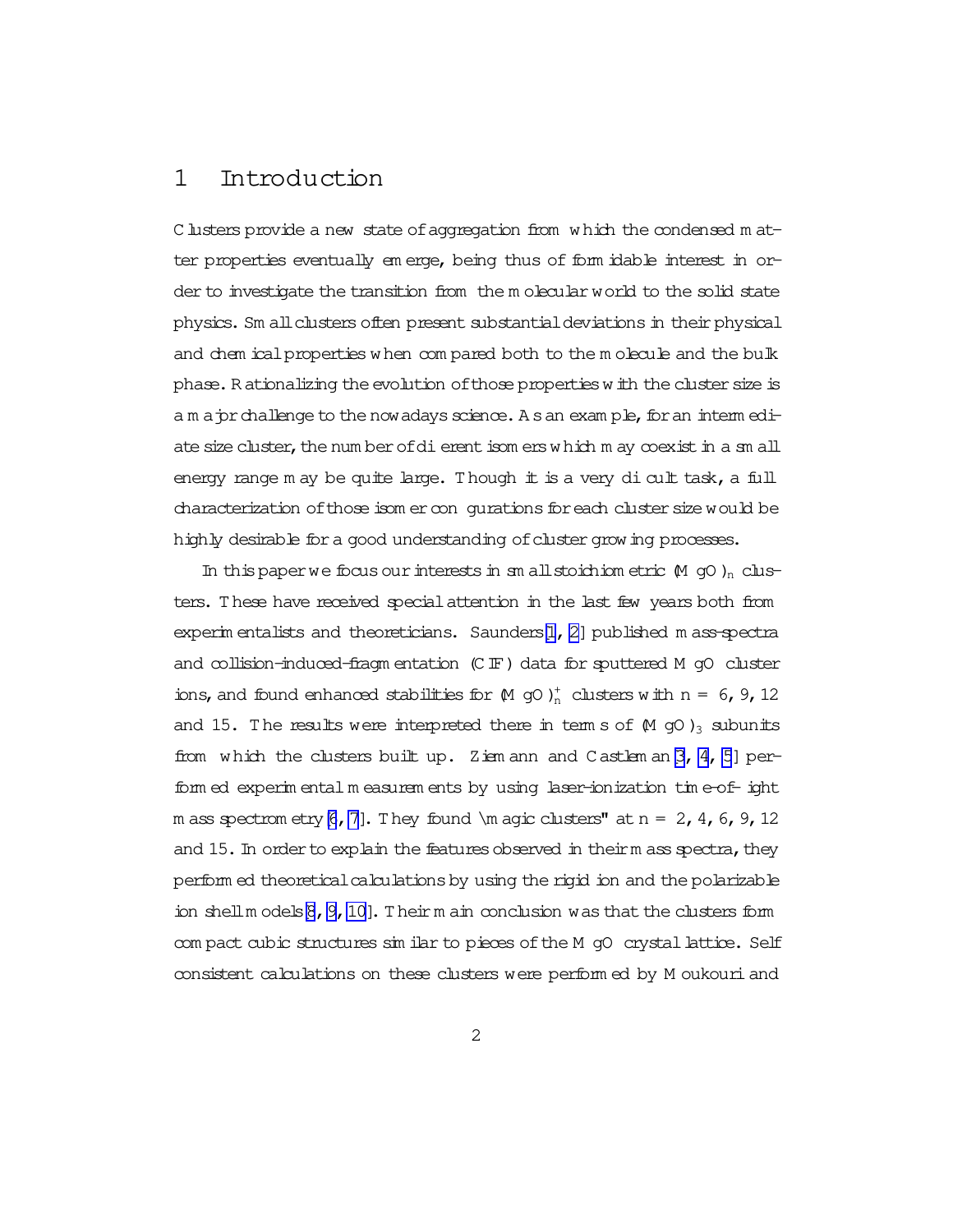N oquera [11, 12] with the use of a sem iem pirical tight binding approach. The necessity of going beyond a fully ionic m odel like that of pair potential interactions was there rem arked. R ecio et al[13, 14] reported ab initio m olecular orbital calculations on neutral clusters of M gO containing up to 26 atom s. These calculations included correlation e ects in the clusters with  $n = 1-6$ m olecules. Their results were in agreem ent with Saunders' hypothesis, in the sense that structures based on the  $(M \text{ gO})_3$  subunit were preferred over the cubic like ones. Very recently, M alliavin et al[\[15\]](#page-20-0) have perform ed calculations on  $(M \text{ gO})_n$  (n 6) clusters using the D M O L m ethod. The geom etries obtained in thatwork are in totalagreem ent with those presented by R ecio etal.

Each particular work from the above m entioned ones represented, in principle, an im provem ent over the preceding investigations. Pair potentialm odels provided the rst theoretical attem pt to identify and classify dierentisom ers and calculate the energy dierences between them . N evertheless, som e selected set of empirical param eters for M  $q^{q+}$  and  $0^q$  (q = 1,2) ions has to beused as input, and that set is the same for ions which are in nonequivalent cluster sites. The studies by M oukouri and N oguera added self consistency to the calculations, but they were not free of em pirical param eters. Finally, the rst ab initio study on these system s was carried out by Recio et al. Several approxim ations had to be done in their calculations, however, in order to m aintain the computational time at reasonable values: (a) Large geom etrical distortions in their considered isom ers were not allowed, as the optim ization process was carried out just by varying the nearest neighbour distance R (for ringlike structures, the stacking distance between rings was also independently optim ized) and, for some structures, even this value was kept  $xed$ ; (b) Several other isom ers, which m ay be important in a m ore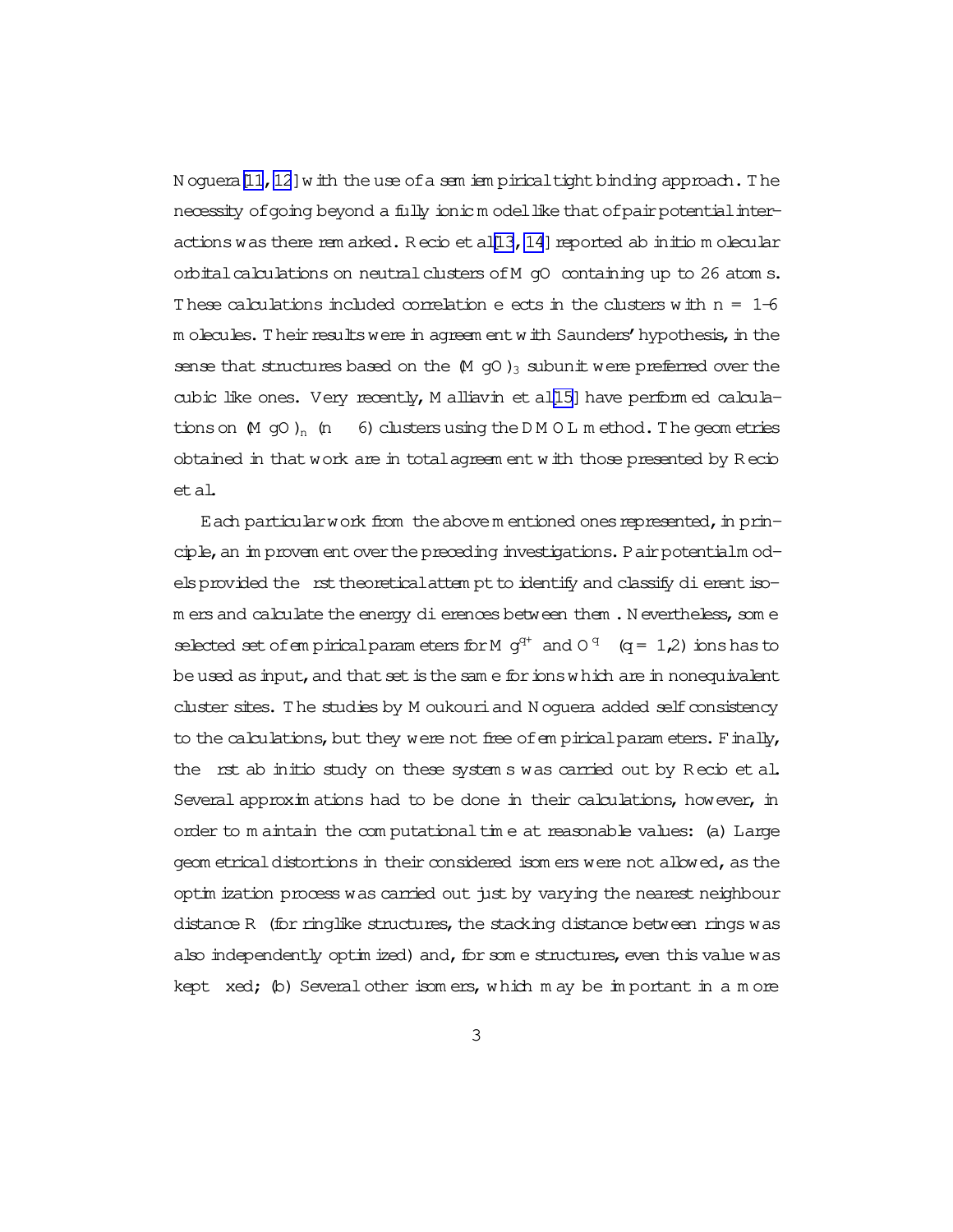com plete characterization of the dierentisom er structures adopted by sm all  $(M$  gO)<sub>n</sub> clusters, were not considered; (c) Correlation corrections could be included (at the M P 2 level) only in clusters containing up to 12 atom s.

The present work undertakes a new extensive and system atic ab initio study of  $(M \text{ gO})_n$  clusters with n up to 13. We have used the ab initio Perturbed Ion (aiPI) m ode[l\[16](#page-20-0)], which is based on the Theory of Electronic Separability  $(TES)[17, 18]$  $(TES)[17, 18]$  $(TES)[17, 18]$  $(TES)[17, 18]$  and the ab initio M odel Potential (aM P) ap-proach of Huzinaga et al[\[19\]](#page-20-0), within the R estricted H artree-Fock  $(R HF)$  approxim ation. The m odelhas been used by our group in severalstudies on (N aC l)<sub>n</sub> [\[20\]](#page-21-0) and (N aI)<sub>n</sub> [\[21](#page-21-0)] clusters, and also in a global study of alkali halide clusters[\[22\]](#page-21-0). A lthough we do not expect to obtain accurate results for the only partially ionic M q0 m olecule, our m ain concern is by far not the m olecule, but interm ediate size clusters where a full range of dierentisom er structures m ay be studied. The solid M gO has been excellently described by the aiPIm ode[l\[23](#page-21-0)], and precise results are achieved for  $(M \nightharpoondown Q)$ <sub>n</sub> clusters from  $n = 3$  on.

O urcalculations represent a m a pr advance with respect to pair potential orsem iem piricalm ethods.The ion-clusterconsistency achieved in the calculations results in a dierent ab initio description of each nonequivalent ion in the cluster, without requiring the use of any em pirical param eter  $[20, 21, 22]$ . On the other hand, they represent an alternative description to the m olecular orbitalm odels, and com plete the results obtained by R ecio et alin the following aspects: (a) For  $(M \text{ gO})_n$  (n  $(7)$  clusters, a full geom etrical relaxation of the dierent isom ershasbeen considered;  $\phi$ ) W e have studied a m ore com plete set of isom ers; (c) Correlation corrections have been included for all cluster sizes (up to 26 atom s). Finally, some electronic properties as ionization potentialshave been also considered.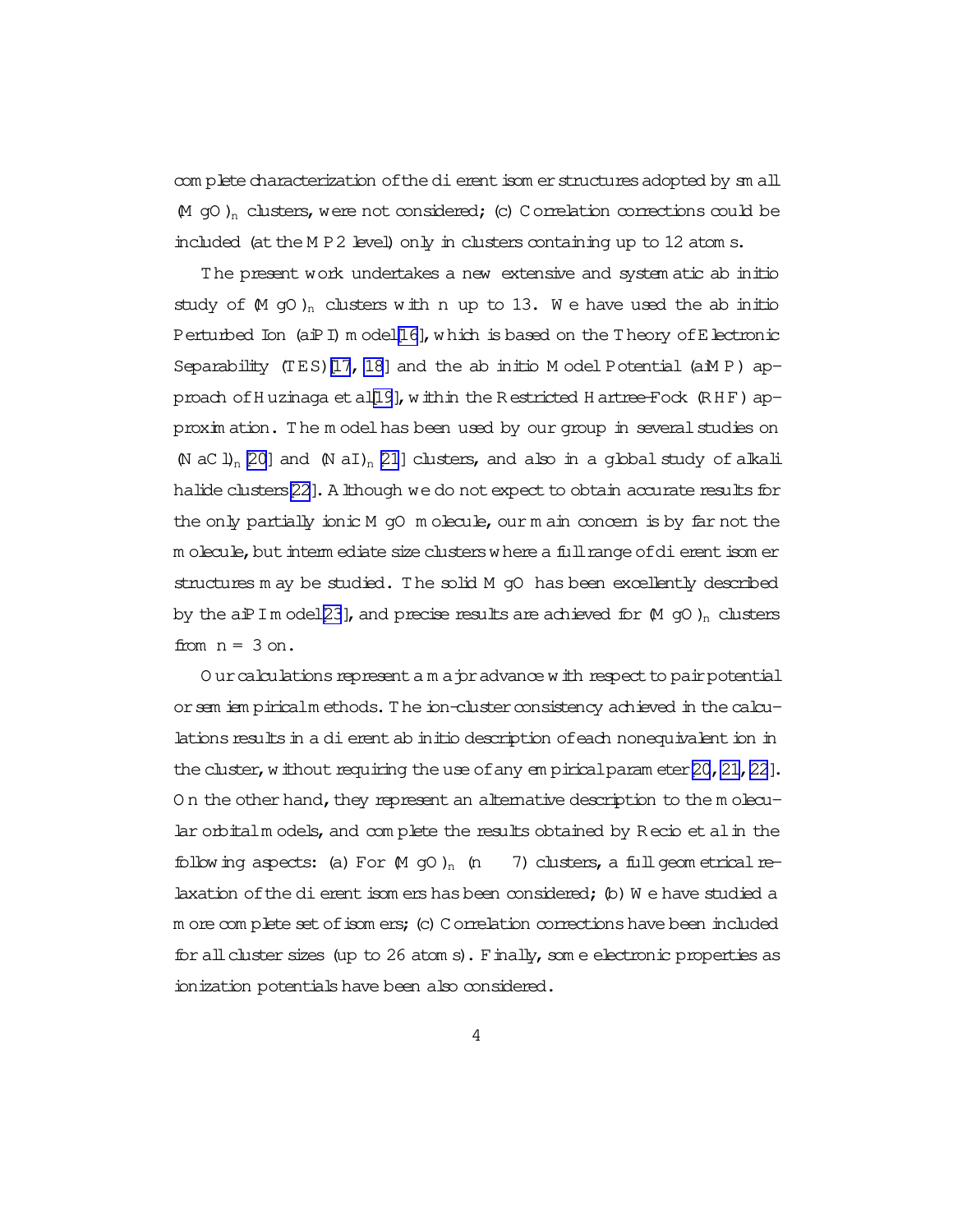R esults presented here are also aim ed to assist in the interpretation of possible future experim entalinvestigations on these clusters. R enewed interest in isom er geom etries has recently em erged because ofthe drift tube experim ental studies, which, by m easuring the m obility of cluster ions through an inert bu er gas under the in uence of a weak electric eld, provide valuable inform ation about the cluster geom etries  $[24, 25, 26]$  $[24, 25, 26]$  $[24, 25, 26]$ . H owever, we have no know ledge on experim ental studies of this kind on  $(M \text{ gO})_n$  clusters.

The rest of the paper is structured in several sections. In the next one, we give a brief resum e of the aiP Im odel for the study of clusters (the interested reader can obtain m ore details in our previous works $[20, 21, 22]$  $[20, 21, 22]$  $[20, 21, 22]$  $[20, 21, 22]$  $[20, 21, 22]$  $[20, 21, 22]$ ), and som e com putational details. Section III deals with the principal structural and electronic results of the present study. Conclusions are given in the last section.

## 2 C om putational M ethod

The ab initio perturbed ion m ode[l\[16](#page-20-0)] was originally designed for the descrip-tion of ionic solids[\[27\]](#page-21-0), and subsequently adapted to the study of clusters in our group  $[20, 21, 22]$  $[20, 21, 22]$  $[20, 21, 22]$  $[20, 21, 22]$  $[20, 21, 22]$ . Its theoretical foundation lies in the theory of electronic separability  $[28]$  for weakly overlapping groups $[29]$ , and its practical im plem entation in the H artree-Fock  $(HF)$  version of the TES [\[17](#page-20-0), [18\]](#page-20-0). The HF equations of the cluster are solved in localized Fock spaces, by breaking the cluster wave function into localnearly orthogonalgroup functions (ionic in nature in our case). W hen the self-consistent process (see details below) nishes, the outputs are the total cluster energy  $E_{\text{clus}}$  and a set of boalized wave functions for each geom etrically nonequivalent ion in the cluster. The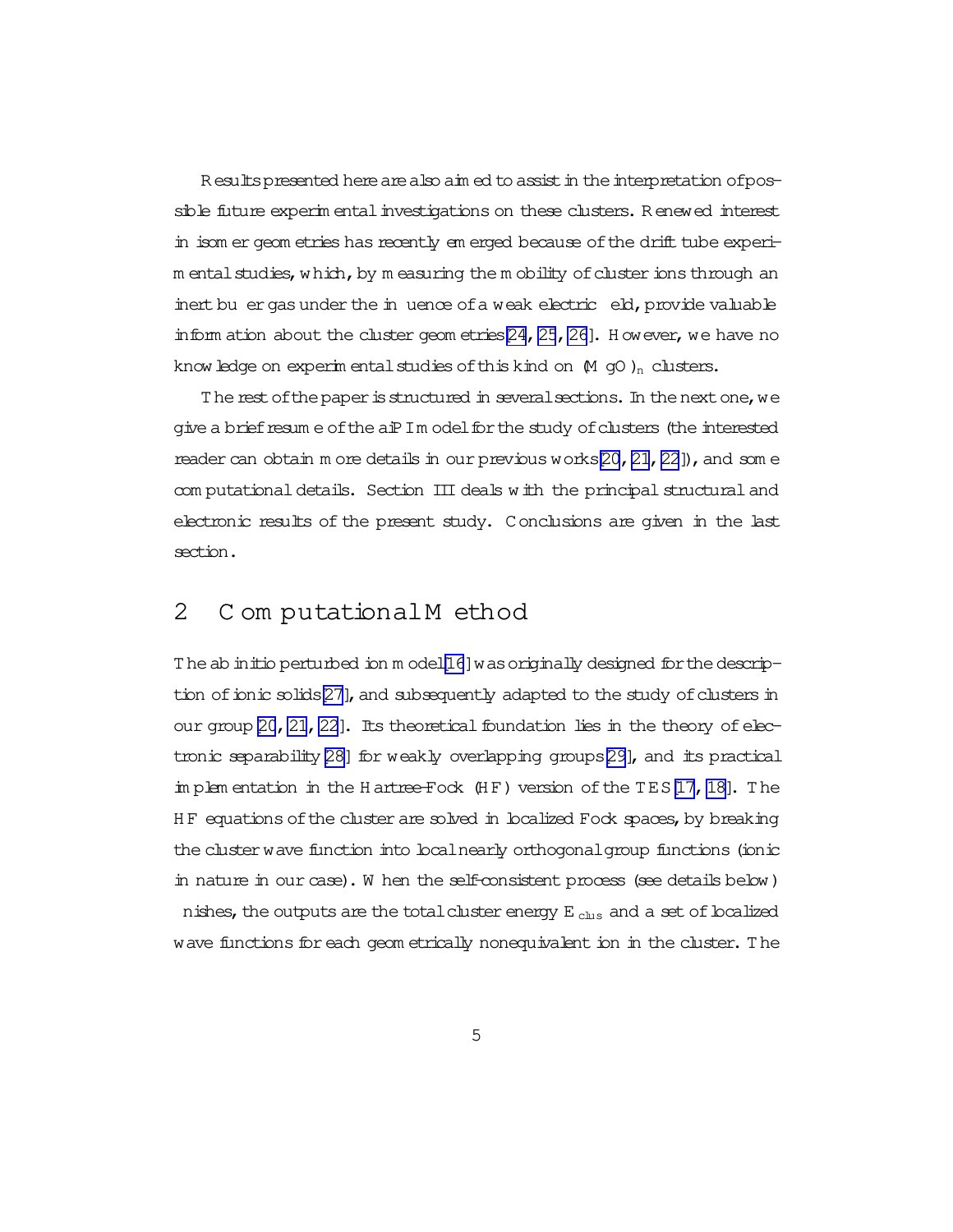cluster energy can be written as a sum of ionic additive energies  $[20, 21, 22]$ :

$$
E_{\text{clus}} = \sum_{R=1}^{X^N} E_{\text{add}}^R;
$$
 (1)

where the sum runs over all ions in the cluster, and the contribution ofeach particular ion to the total cluster energy  $\, \mathbb{E}^{\, \rm R}_{\, \rm add} \,$ ) can be expressed in turn as a sum of intraionic (net) and interionic contributions:

$$
E_{\text{add}}^R = E_{\text{net}}^R + \frac{1}{2} \sum_{S \text{ (6 R)}}^{X} E_{\text{int}}^{RS} = E_{\text{net}}^R + \frac{1}{2} E_{\text{int}}^R
$$
 (2)

O nce  $E_{\text{clus}}$  has been obtained, the binding energy perm olecule of the  $(M$  gO  $)_n$ cluster with respect to the dissociation process  $(M$  gO  $)_n$  ! nM  $g^{2+}$  + nO + ne +  $nE_{bind}$ , is given by:

$$
E_{\text{bind}} = \frac{1}{n} E_{\text{clus}} \text{ nE}_0 \text{ (M g}^{2+}) \text{ nE}_0 \text{ (O)};
$$
 (3)

where  $E_0(M q^{2+})$  and  $E_0(0)$  are the energies of the M  $q^{2+}$  and O free ions, respectively.

The localized nature of the aiP I procedure has som e advantages over the usualm olecular orbitalm odels. As in weakly overlapping system s the correlation energy correction is alm ost intraionic in nature (being therefore a sum of contributions from each ion), the localized cluster-consistent ionic wave functionsm ay be used to attain good estim ations of this correction. In this paper, the correlation energy correction is obtained through Clem enti's Coulom b-H artree-Fock m ethod [\[30](#page-21-0), [31\]](#page-21-0). Besides, it also allows the devel-opm ent of com putationally e cient codes[\[32\]](#page-22-0) which m ake use of the large m ulti-zeta basis sets of C lem enti and R oett[i\[33](#page-22-0)] for the description of the ions. At this respect, our optim izations have been perform ed using basis sets (5s4p) for M  $g^{2+}$  and (6s4p) for  $O^2$ , respectively. Inclusion of diuse basis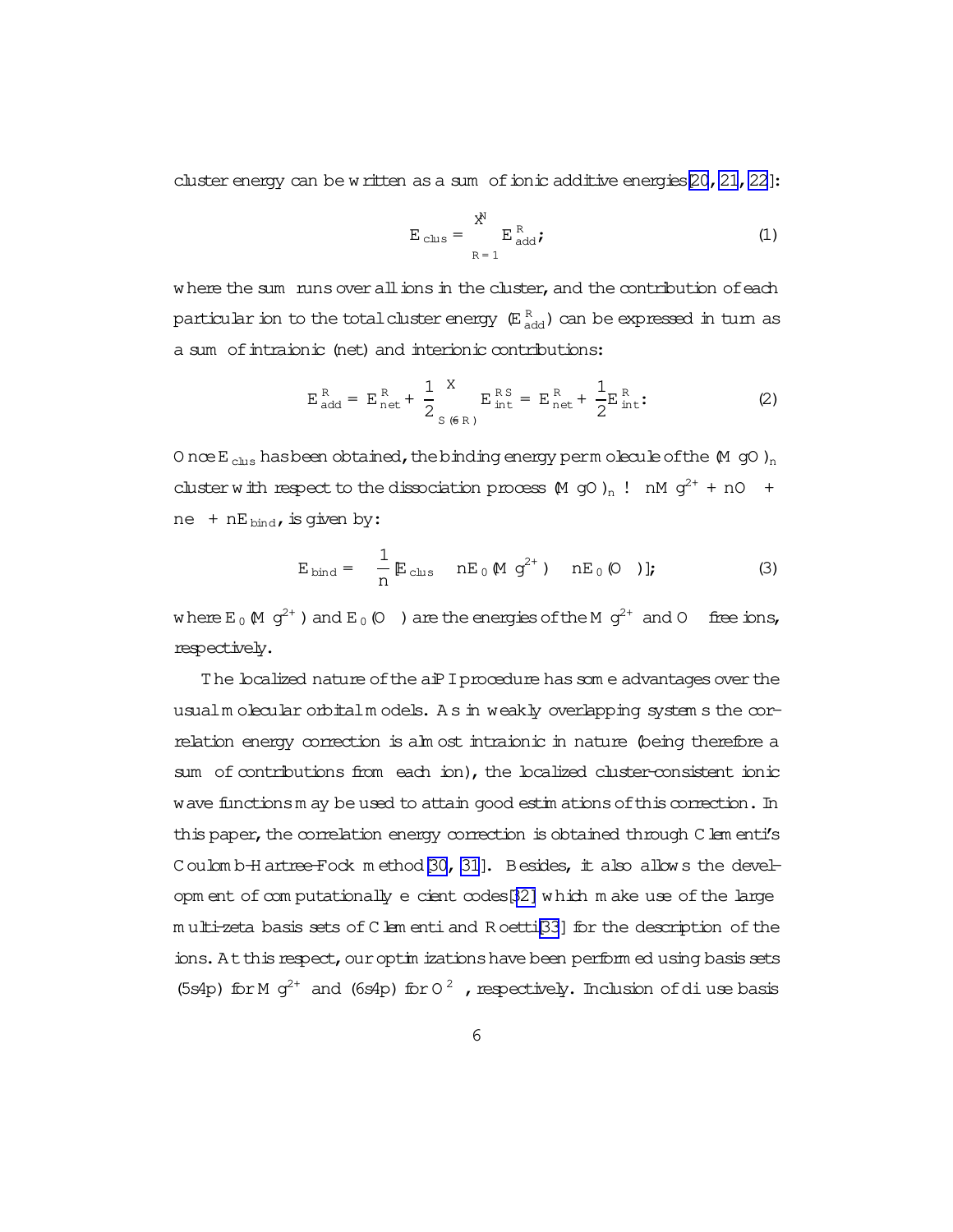functionshasbeen checked and shown unnecessary. A generaldiscussion on the election of them ost appropriate basis set within the aiPIm odelhas been given elsewhere[\[22](#page-21-0)].

A few com m ents regarding the weak-overlap assum ption and the description of the 0<sup>2</sup> anions are worth of mention.  $0^2$  is an unstable anion in free space, so a basic problem in an ionic description of M gO clusters is the correct description of the  $0^2$  wave function. Luana et alhave shown how the 0 $^2$  anion is stabilized by the action of the crystal environm ent in solid M gO [\[23](#page-21-0)]. Speci cally, the 2p oxygen orbital experiences a large contraction in the lattice,which m akes it stable as an em bedded anion. The resulting 0  $^2$  wave function leads to a diam agnetic susceptibility and an electron kinetic energy increase in quantitative agreem ent with the experim ent. Thus, the quality of that wave function is asserted. An analysis of the PI results reveals that the orbital contraction is m ainly due to the action of the projection operators.The sam e conclusion hasbeen achieved fortheM gO clusters studied here. The projection operator supplies two major e ects[\[29\]](#page-21-0): On one hand,  $#$  tries to m aintain the strong-orthogonality hypothesis, being therefore responsible for the orbital contraction. On the other hand, it has a well-de ned physicalm eaning, nam ely, its expectation value coincides  $ex$ actly with the overlap energy if we assume that this overlap is  $\wedge$  weak". By \weak" it is meant that the products of two overlap integrals  $(S_{AB})_{ii}(S_{CD})_{km}$ with  $A \oplus B$  and  $C \oplus D$  are negligible  $(S_{AB})_{ij} = \langle A_{ij} \oplus B_{ij} \rangle$ , where  $A_{ij} \oplus B_{ij}$ the ith orbital of the ion A). This corresponds to the following truncation of the Lowdin expansion [\[34\]](#page-22-0) for S  $^{-1}$ :

$$
S1 I T (T = S I): (4)
$$

W ithin this context, the hypothesis of weakly overlapping ions does not in  $-$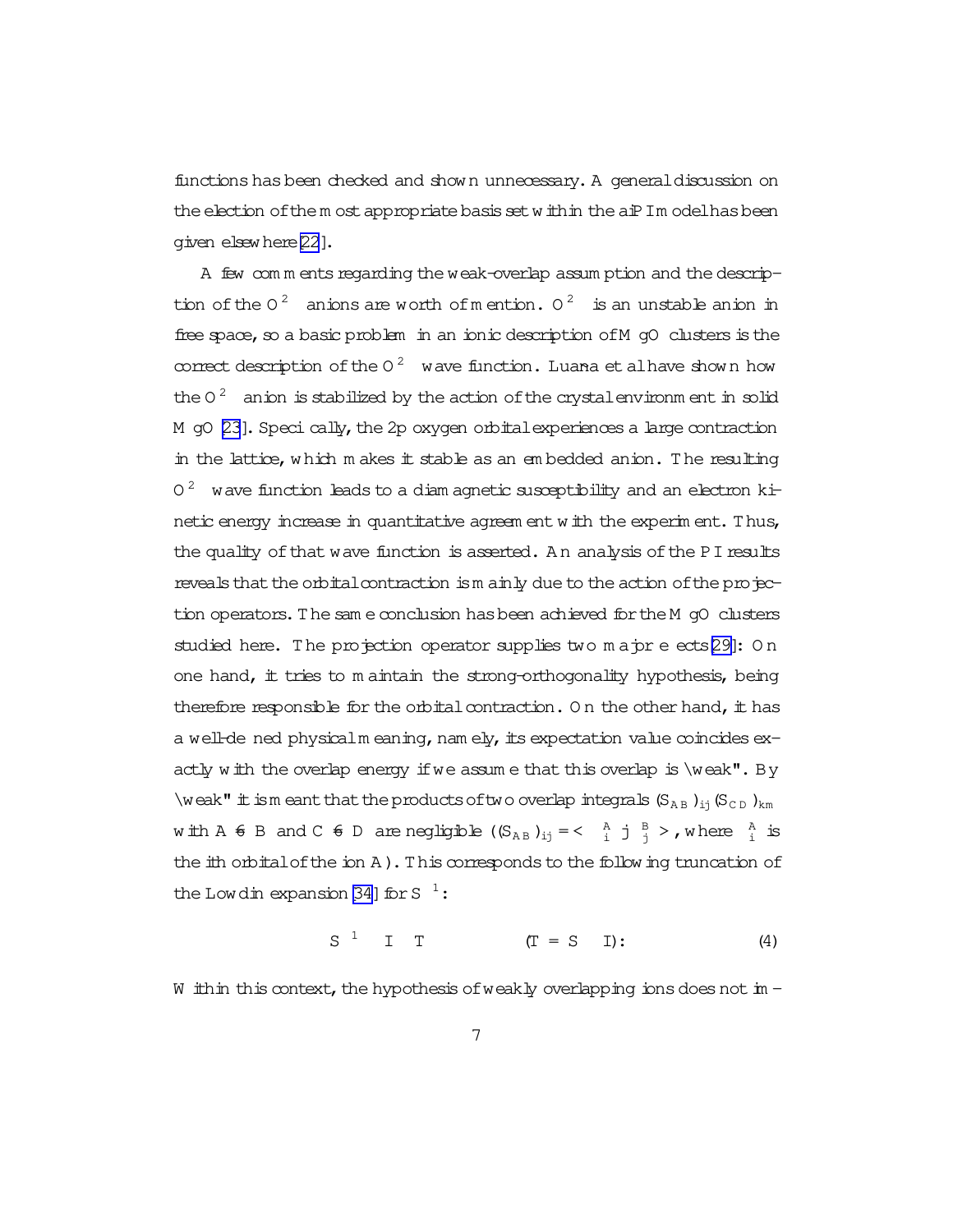ply that the overlap contribution to the cluster energy is negligible. W hat isneglected isthose contributionsto the overlap energy com ing from second and higher orders in the Low din expansion. The overlap energies of the O  $^2$ anions in the  $(M \text{ qO})_3$  clusters are just 0:5eV larger than the corresponding value in the solid (12.84 eV for  $0^2$  : M gO), and they are decreasing functions of the cluster size. The assumption of weakly overlapping ions is good in the solid (the results are exceptional), and we consider that such an sm allincrease in the overlap energies does not invalid that assum ption for cluster studies. O ur basis set for oxygen anion is exible enough because by adding diuse basis functions the cluster energy does not lower anym ore, nor the projection operator is m ore e ective in projecting the frozen orbitals out of the active space (we would like to rem ark that an extensive set of dierent basis functions was considered in test calculations on  $(M \nvert qO)_2$  and  $(M \nvert qO)_6$ isom ers. The ones selected gave the lowest cluster energies and achieved saturation in the value of the overlap energies).

W e have used the following self-consistent method: for a given distribution of the ions form ing the cluster, we consider one of them as the active ion R (for instance, a particular oxygen anion), and solve the Self-Consistent-Field equations for anion R in the eld of the remaining ions, which are considered frozen at this stage. The solution obtained is transferred to all the anions equivalent to anion  $R$ , that is, to the anions which have equivalent positions in the cluster. Next, we take a non equivalent oxygen anion (anion S) as the active ion and repeat the sam e process. Evidently, since anions S are not equivalent to anions  $R$ , the energy eigenvalues and wave functions of electrons in anions S are dierent from those of anions R.W e continue this process in the sam e way untilallthe inequivalent anions have been exhausted. The sam e procedure is then followed for the m agnesium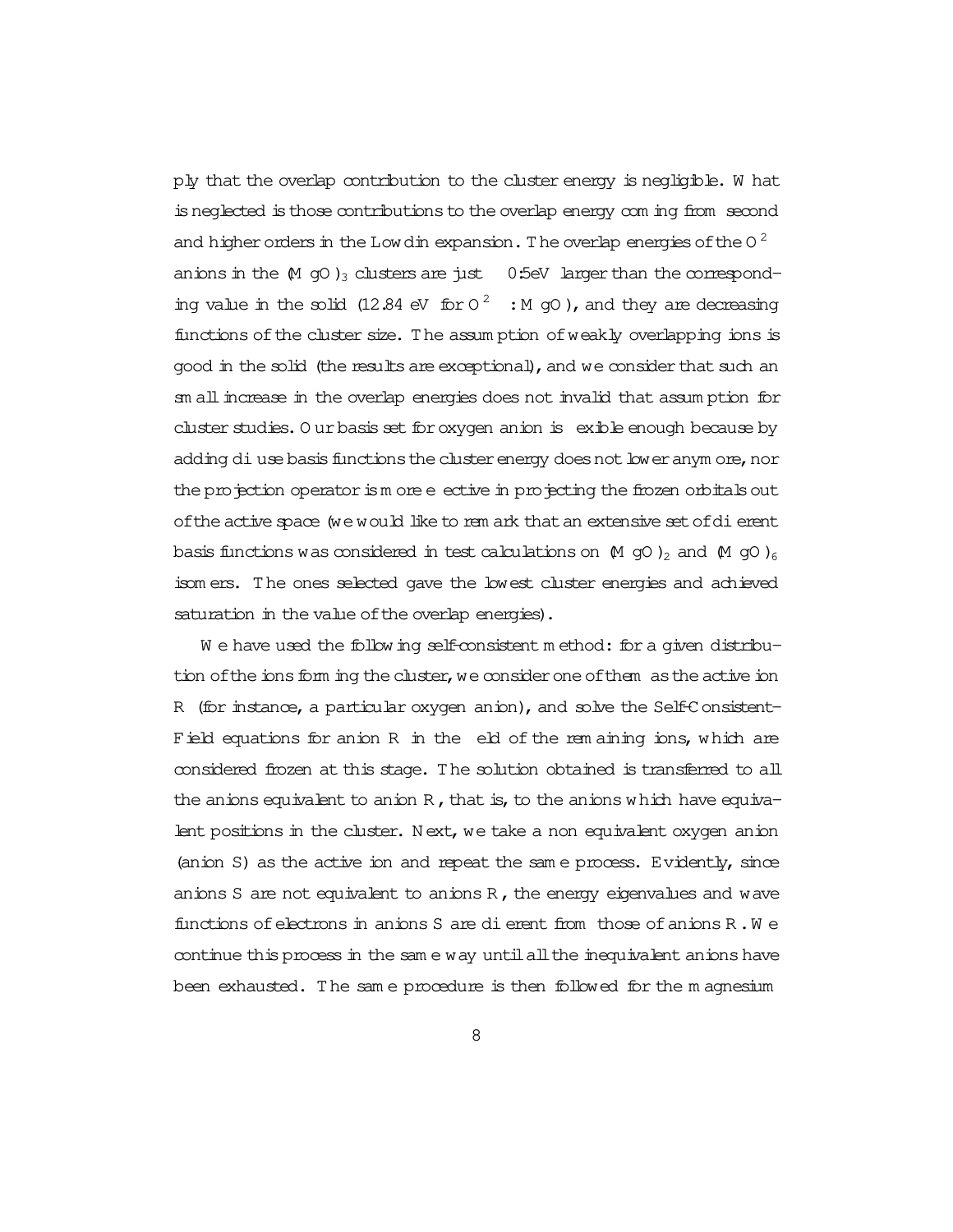cations. The process just described is a PI cycle. W e iterate the PI cycles until convergence in the total energy of the cluster is achieved.

A s input geom etries we considered cubic structures resem bling pieces of bulk M gO crystal, ring structures (m ainly hexagonal, but also som e octagonaland decagonal),m ixed structures m ade up usually ofa regular isom er w ith a m olecule attached to it, and som  $e$  m ore open structures like the truncated octahedron for  $n = 12$  or the wurtz it piece for  $n = 7$ . These trial geom etrieshave been eithertaken from thegeom etriesconsidered in pairpotential calculations on M gO and alkalihalide clusters or intuitively guessed with the experience gathered in our previous works on alkalihalide clusters. The input geom etries have been fully relaxed (that is, the total cluster energy has been m inim ized with respect to variations in all the (3N 6) independent variables, where N is the num ber of ions) for  $(M \cap \mathcal{O})_n$  (n 7) clusters, at the HF level. A simplex downhill algorithm has been used in these calculations [\[35](#page-22-0), [36\]](#page-22-0). For clusters with  $n = 8-13$  this procedure became com putationally quite expensive and we turned to geom etricaloptim izations (also at the HF level) with respect to a lim ited num ber of relevant param  $e$ ters. Cuboid structures have been relaxed with respect to a single param eter, the rst-neighbour cation-anion distance, whereas in the ring structures the cation and anion distances to the center of the ring, and the distance between rings have been independently varied. For the m ixed structures, the part of the regular structure which is nearest (rst and second neighbours) to the attached m olecule is relaxed together with the m olecule, and the rest of the isom er is kept xed at the geom etrical con quration with the m inim um energy found for that isom erwithout the m olecule attached. The CHF correlation correction is then introduced for allthe studied isom ers at the equilibrium geom etries found at the HF level. These geom etries are fur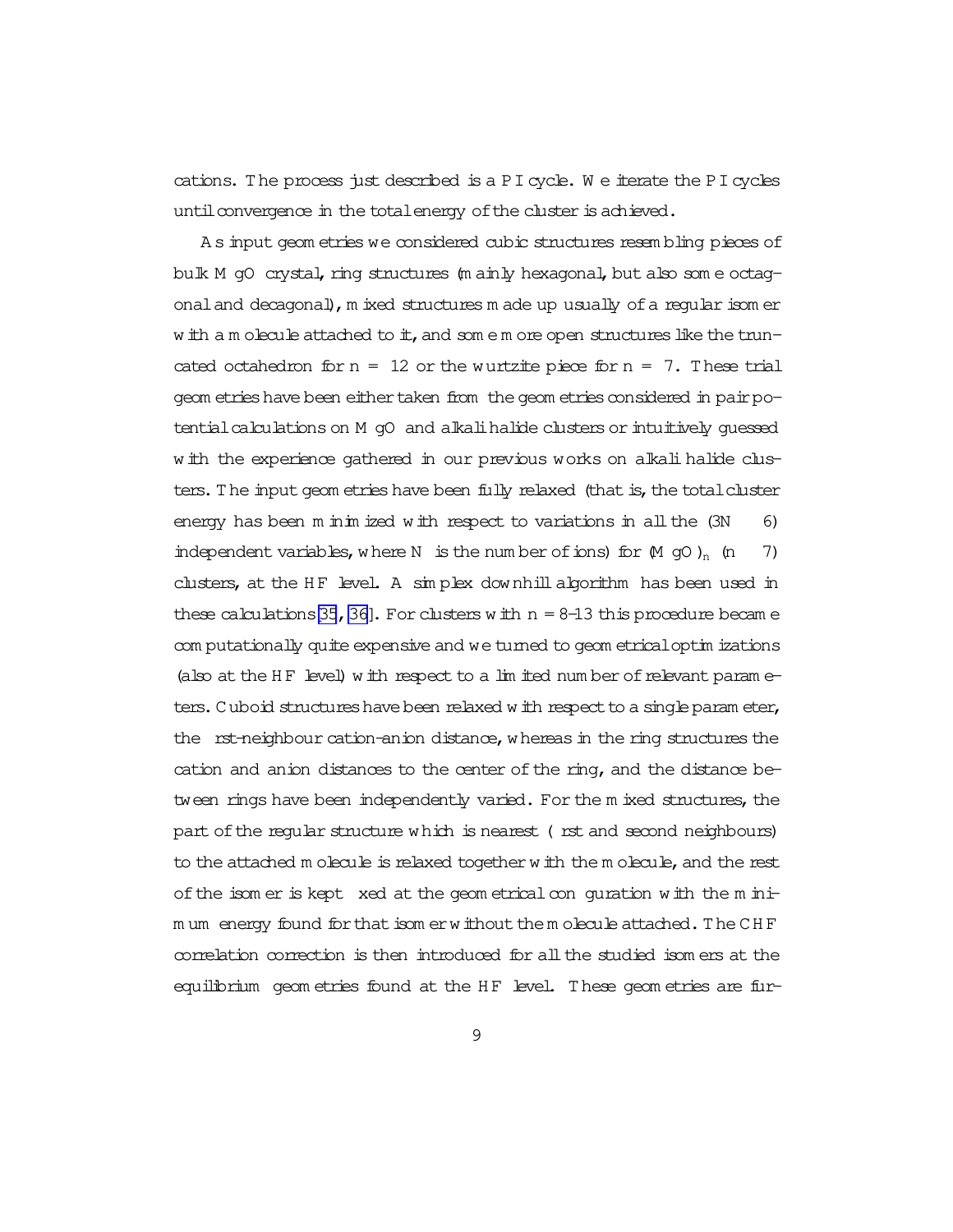ther scaled (without shape m odi cations) until the m inim um CHF energy is achieved. We do not expect, from the results obtained by R ecio et al $[13]$  $[13]$ , that inclusion of correlation substantially  $m$  odies the isomers shape. We have carried out these scaling calculations m ainly because they can a ect di erently to ringlike and cubiclike structures (and therefore to the energetic isom er ordering) and also in order to assess its in
uence on the averaged cluster bond length, and its evolution towards the bulk value.

#### 3 R esults.

#### 3.1 Low est energy structures and isom ers.

R esults concerning the structural properties of sm all neutral  $(M$  gO  $)$ <sub>n</sub> clusters, obtained by following the m ethod explained in the previous section, are shown in quie  $1$ . Sm alland large spheres are used to represent M q and O ions, respectively. The m ost stable CHF structure (rst isom er) is shown on the left side for each cluster size. The rest of the structures are the low-lying isom ers obtained in the calculation. For clusters with 3,4 and 5 m olecules we show two dierent views of some isom ers. The num bers given below each isom er are the total cluster energy di erences with respect to the ground state (denoted GS in the qure), at the CHF ( $rst$  row) and HF (second row) levels.

For sm all clusters sizes  $(n = 2-6)$  only two isom ers have been considered. The ground state geom etries in the HF calculations are m ainly rings: hexagonalforn =  $3$ , decagonalforn =  $5$  and a stacking of two hexagonalrings for  $n = 6$ . However for  $n = 4$  the GS is a cube. The inclusion of correlation does not change the G S structures except for  $n = 5$ , where a distorted cube with a M gO m olecule attached to it becom es energetically m ore stable. These re-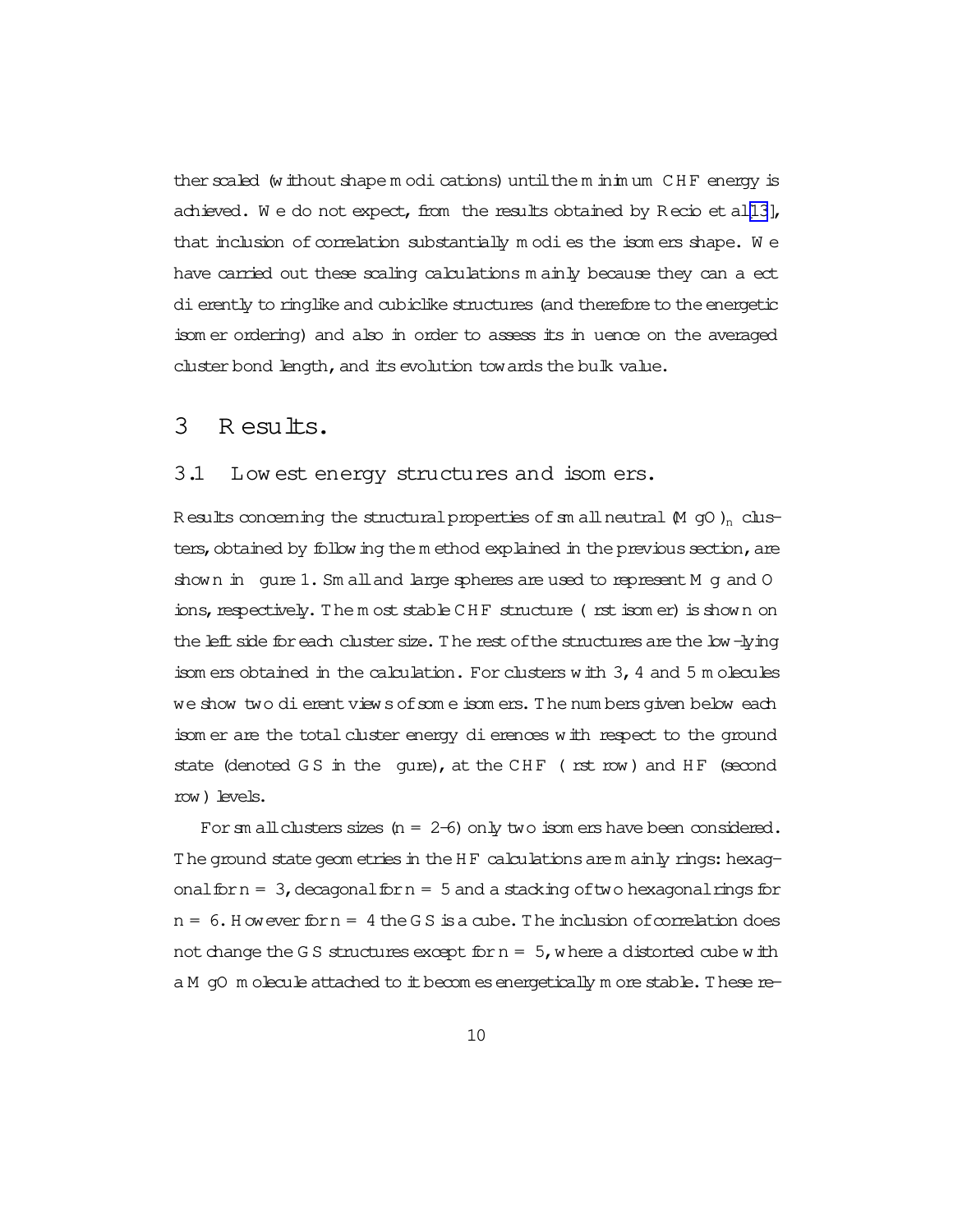sults are in total agreem entwith the results of  $R$  ecio et al[\[14](#page-20-0)] and M alliavin et al $[15]$  $[15]$ . H owever, the isom ers obtained in our calculations have large geom etrical distortions com pared to those obtained by R ecio et al, m ainly those which have non-ringlike con qurations: the rst excited isom er for  $n = 3$  was obtained after a full relaxation of a planar piece of the M  $qO$  bulk lattice; this planar piece, with no distortions, is also the rst excited isom er in R ecio et el results, but we can see in g. 1 that the nalgeom etry is greatly distorted with respect to the perfect bulk structure. This kind of deform ations has been also obtained in lithium halide [22] and sodium iodide [23] clusters. The above results show that the PI calculations agree with those of other m ore \popular" ab-initio calculations:  $G \land U \subseteq I$ , 14] and  $D \land O \subseteq I$ 5]. Thatm eans that the PIm ethod is a good candidate for obtaining the ground state and other geom etrical and electronic properties of clusters with ionic bonding like the  $(M \text{ go})_n$  clusters considered in this paper.

For the clusters with  $n = 7-13$  we have considered a larger number of initial geom etries in our calculations. O verall, the ground state geom etries obtained in theH F calculationsarethesam ethatthoseobtained by R ecio et al. W e appreciate dierences only for those cluster sizes in which the ground state structures that we obtain were not considered by R ecio et alin their calculations  $(n = 11,12,13)$ .

The inclusion of correlation in the calculations changes the G S geom etries for  $n = 7$  and  $8$ . These results can not be compared with the calculations perform ed by R ecio etalbecause they did not include the correlation contribution in this range of sizes; neither with the calculations of M alliavin et albecause they did not perform any calculations in this size range. For  $n = 7$  the HF ground state isom er is the wurtzite piece whereas the CHF ground state is the bulk-like  $(M \nsubseteq Q)$ <sub>6</sub> piece with a M gO m olecule attached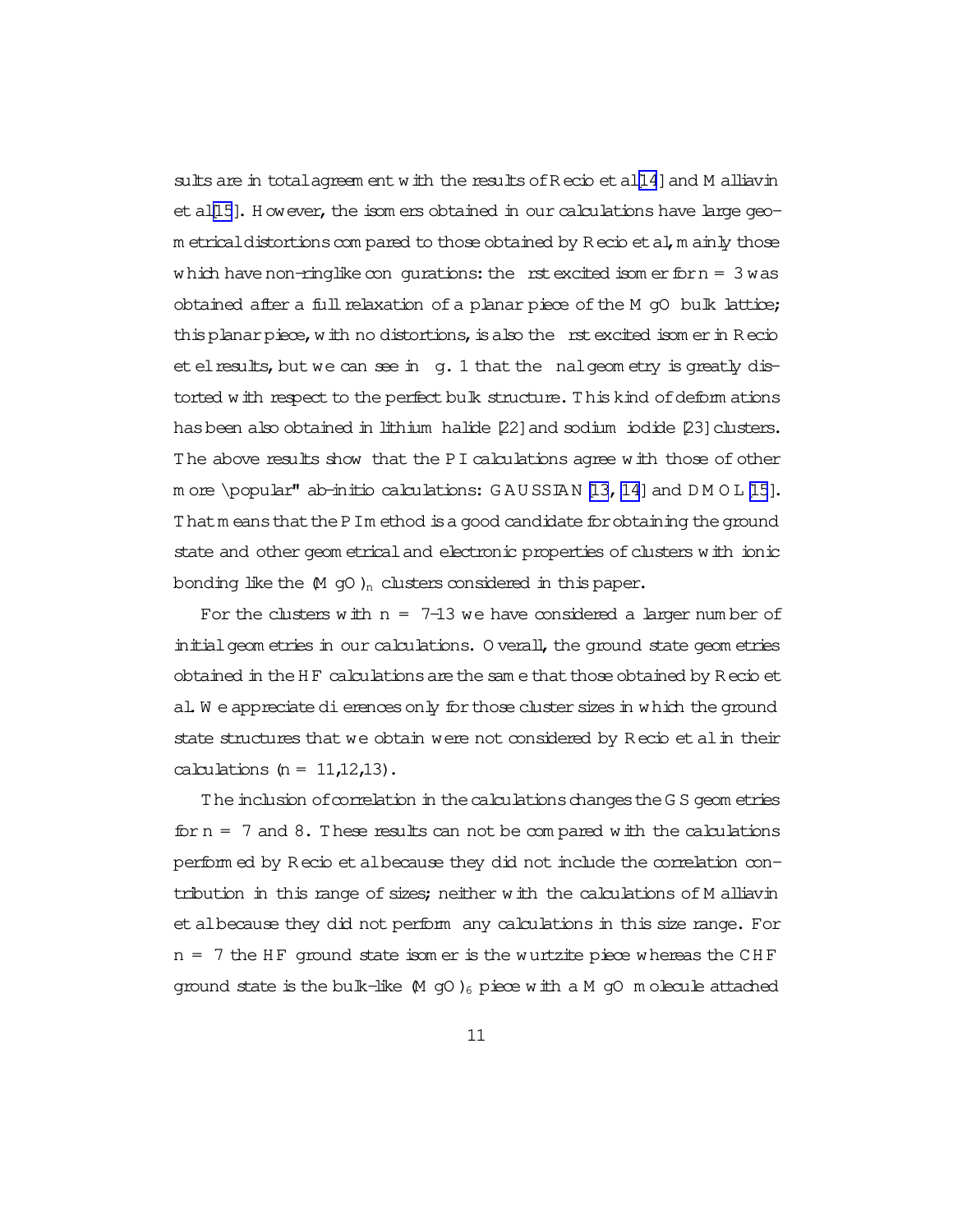to  $\pm$ . Forn = 8 the HFGS is a stacking of two octagonal rings whereas the CHFGS is a m ixed structure form ed by \pining" the m ost stable  $(M \text{ qO})_6$ and  $(M$  gO  $)_4$  isom ers. The last structure is also the second isom er in the HF results. For  $n = 9$  the ground state isom er is a stacking of three hexagonal rings, the sam e as in the H F calculations; the other isom ers considered are a piece of M gO bulk and the  $(M \cap G)$ <sub>8</sub> HFG S with a m olecule attached to it. Forn  $=$  10 the GS geom etry is a piece of the M gO lattice. The other isomers considered in our calculations are, in order of increasing energy: a stacking of two decagonal rings, a piece form ed by  $\phi'$  two stackings of two hexagonal rings by a face, and a piece of bulk  $M$  gO lattice with a m olecule attached to it (attaching a m olecule to the  $(M \nvert q)$  GS leads to an isom er which lieshigher in energy). For  $n = 11$  the GS isom er is a m ixed structure com posed by a stacking of two hexagonal rings plus a bulk-like part, and the other isom ers considered are either from m ixed type or bulk-like. A truncated octahedron is obtained as the G S for  $n = 12$ . This isom erhas been also found to be specially stable in  $(N aI)_{12}$  clusters [\[21](#page-21-0)]. It was not considered in ref. $[14]$ . Finally, a m ixed structure com posed by a piece of the M gO lattice and an octagon is found as the  $(M \text{ go } )_{13}$  ground state. Our second isom er is the defect-cuboid structure, which was the single isom er tried in ref[.\[14](#page-20-0)]. A point which is worth ofm ention from these two nalcluster sizes is that there is the possibility to obtain dierent isom erswith the same geom etrical shape but with cations and anions interchanged. The electrostatic interaction tends to stabilize energetically anions  $[20, 21]$  $[20, 21]$  $[20, 21]$ , so those isom ers with a centraloxygen are m ore stable.

We comparenow the preceding results to the results obtained with the PI m odel for alkali-halide  $(X \cap n)$  clusters  $[20, 21, 22]$ . In our previous works we found evidence of a clear-cut separation between the structural properties of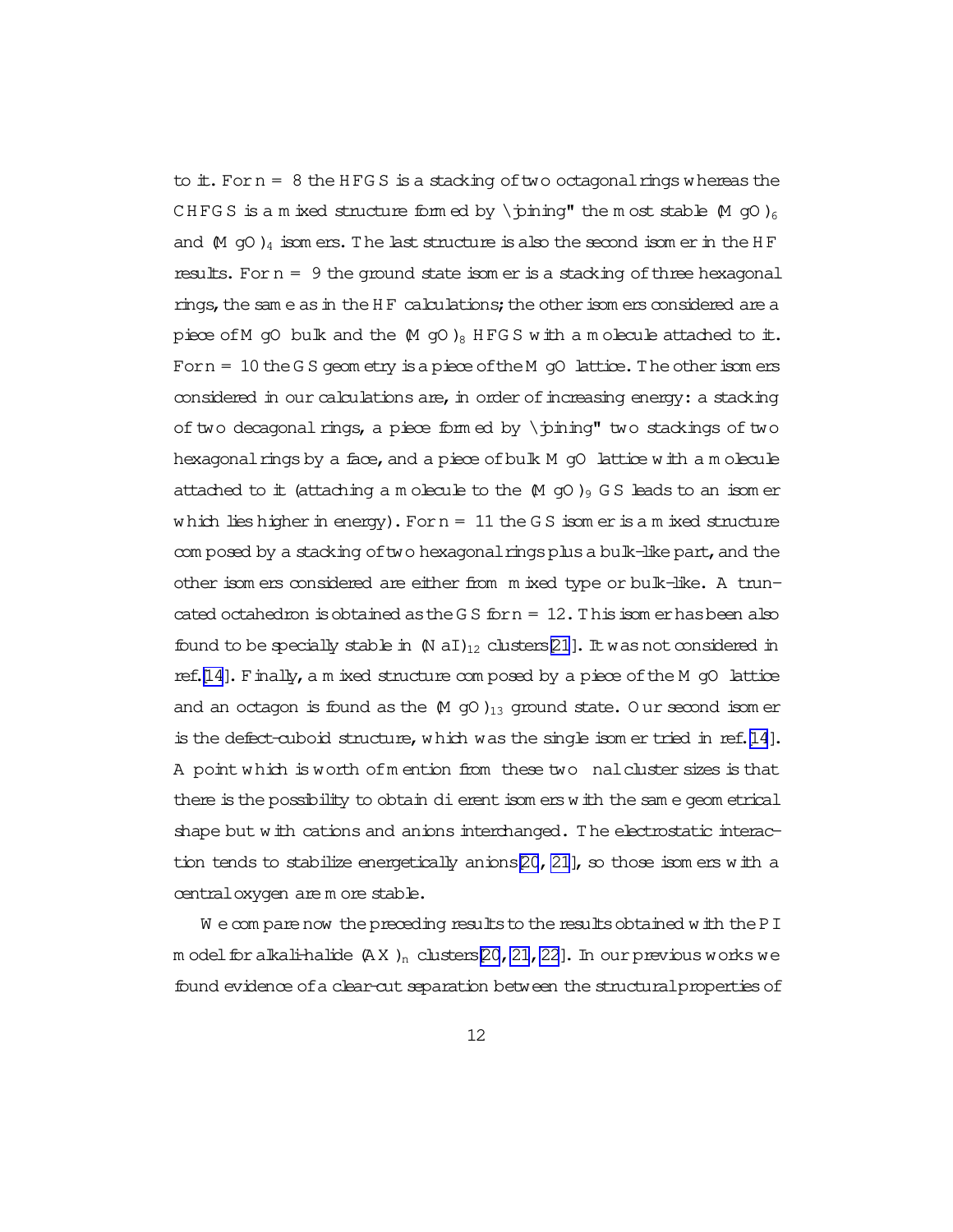dierent alkali-halide clusters.  $(K X)_n$  and  $(R \boxtimes )_n$  clusters showed alm ost from the very beginning a preference to adopt m inim um energy structures which are fragm ents of the bulk lattice. However,  $(LiX)$ <sub>n</sub> clusters adopted preferentially m ore open structures.  $(N \, aX)$ <sub>n</sub> showed an interm ediate behaviour. O ur structural results for  $(M \text{ go})_n$  clusters show, in outline, large sim ilarities with those of  $(LiX)_{n}$  or  $(N aI)_{n}$  clusters. These are the least ionic com pounds in the alkali-halide series. R ounded geom etries had been proposed by Twu et al[\[7](#page-20-0)] in those cases showing a decreased ionic bonding character. Then, our m inim um energy isom ers are consistent with a reduced ionic character in  $(M$  gO )<sub>n</sub> clusters. This non-fully ionic character was also pointed out in the analysis ofR ecio et al[\[14\]](#page-20-0). The discussion there was based on a comparison with the classical results of  $Z$  iem ann et al[\[3](#page-19-0)], who perform ed pair potential calculations by using two dierent (but both fully ionic) m odels, with dierent nom inal charges assigned to the ions. The calculations for  $(M \ g^{+\ 1}O^{-1})_n$  clusters revealed m ainly cubic structures, whereas in  $(M\;g^{+\,2}O^{-\,2})_n$  calculations a set ofm uch m ore open structures was obtained. A s the  $(M \text{ g}^{+1}O^{-1})_n$  calculations explained better the experimentalm ass spectra, Ziem ann et alconcluded that pieces of M gO bulk lattice are obtained for sm all  $(M \ncong O)_n$  clusters. Both our calculations and those of refs[.\[14,15](#page-20-0)] obtain results which are in between these two lim it cases, so nom inal charges between jljand  $\ddot{\mathcal{L}}$  jshould be ascribed to M g=0 ions in classical pair potential simulations. However, our calculations show that a description in term s of weakly overlapping M  $g^{2+}$  and 0<sup>2</sup> groups is completely appropriate provided that all the relevant quantum -m echanical interactions (overlap included) are accounted for properly and a fullion-cluster consistency is achieved. It is worth of stressing that such a description does not enter in con ict with a possible assignm ent of fractional charges to each ion.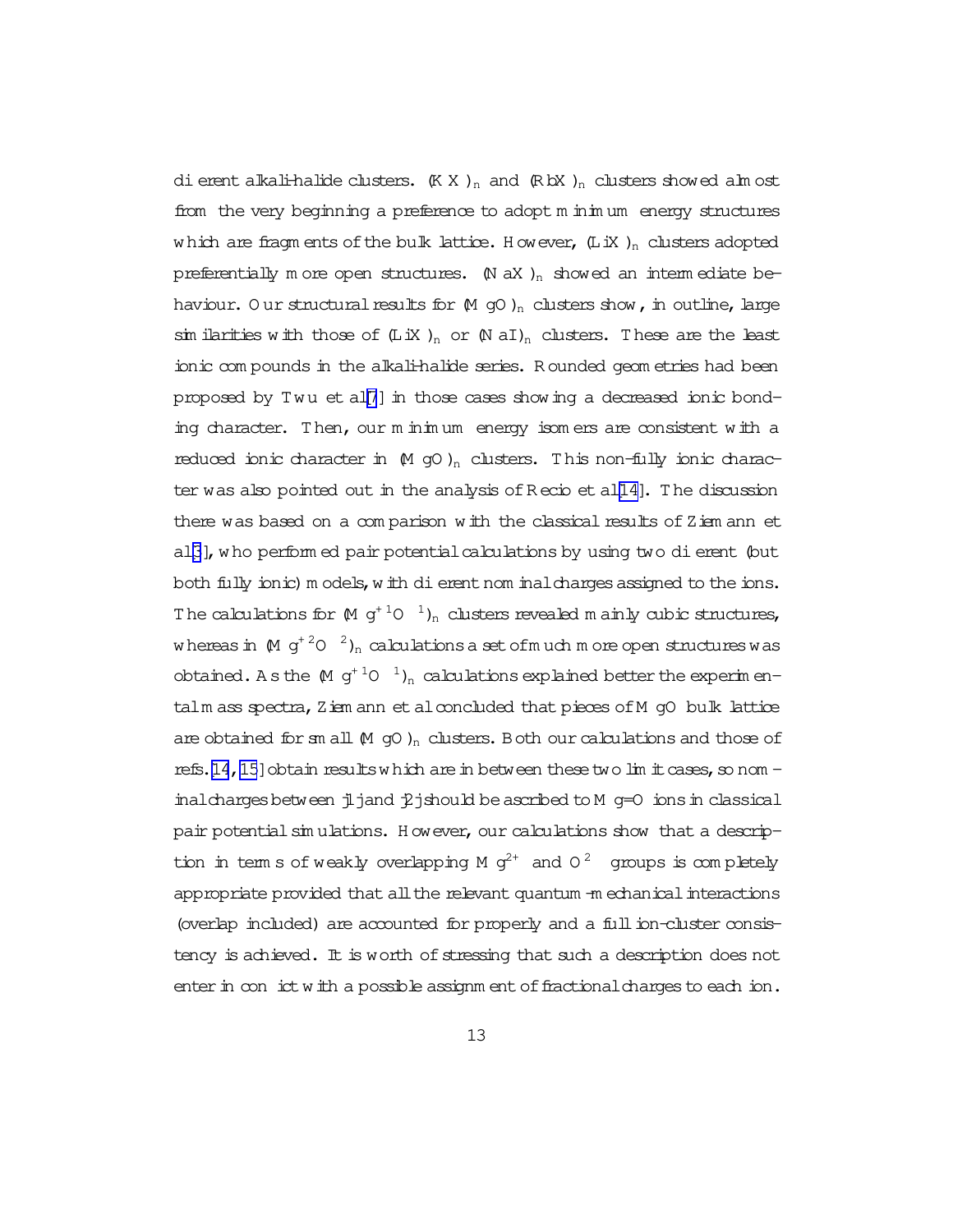A population analysis is best carried out directly in term sof the total density, following the Bader's schem e for deriving atom ic properties from the topol-ogy of the charge density [\[37](#page-22-0)]. That has been recently done in PIcalculations on solids[\[38\]](#page-22-0), and fractional ionic charges have been derived for a variety of ionic crystals.

From the study of sm all  $(M$  gO  $)$ <sub>n</sub> (n = 2-13) clusters we conclude that, in the earliest stages of cluster grow ing, the bulk lattice fragm ents are not the G S isom ers except for som e particular values of n. For the rest of cluster sizes other (m ore open) structures are preferred. Thus, the convergence to the bulk structure is not reached yet in this size range (the solid M gO crystallizes in the f.c.c. structure<sup>[\[39\]](#page-22-0)</sup>).

W e can appreciate in  $g.l$  for  $n = 6$ , 9 and 12 (and also for other cluster sizes), that the inclusion of correlation enhances the stability of the hexagonal isom ers over the cubic ones. Though in the size range covered open structures are preferred over the cubic ones, eventually there will be a cluster size where the cubic structures becom e energetically m ore stable, and this speci c value of n will depend on the inclusion or not of correlation in the calculations. The above observation suggests that this \critical" n will be larger upon inclusion of correlation, that is, pieces of the M  $qO$  bulk lattice will appear as G S isom ers for values ofn which are larger in CH F calculations than in HF calculations.

The m agic num bers for sm all  $(M$  gO  $)_{n}^{+}$  clusters em erging from m ass spec-tra experim ents have been explained by Saunders[\[1](#page-19-0)] and by R ecio et al[\[14\]](#page-20-0) as resulting from specially enhanced structures based on the stacking of  $(M$  gO  $)_3$ subunits. Our results show that, at least for neutral  $(M$  gO )<sub>n</sub> clusters (and also for ionized  $(M$  gO  $)_{n}^{+}$  clusters if the vertical approximation holds [\[14\]](#page-20-0)), this conclusion isnotuniversal.Thetruncated octahedron obtained astheground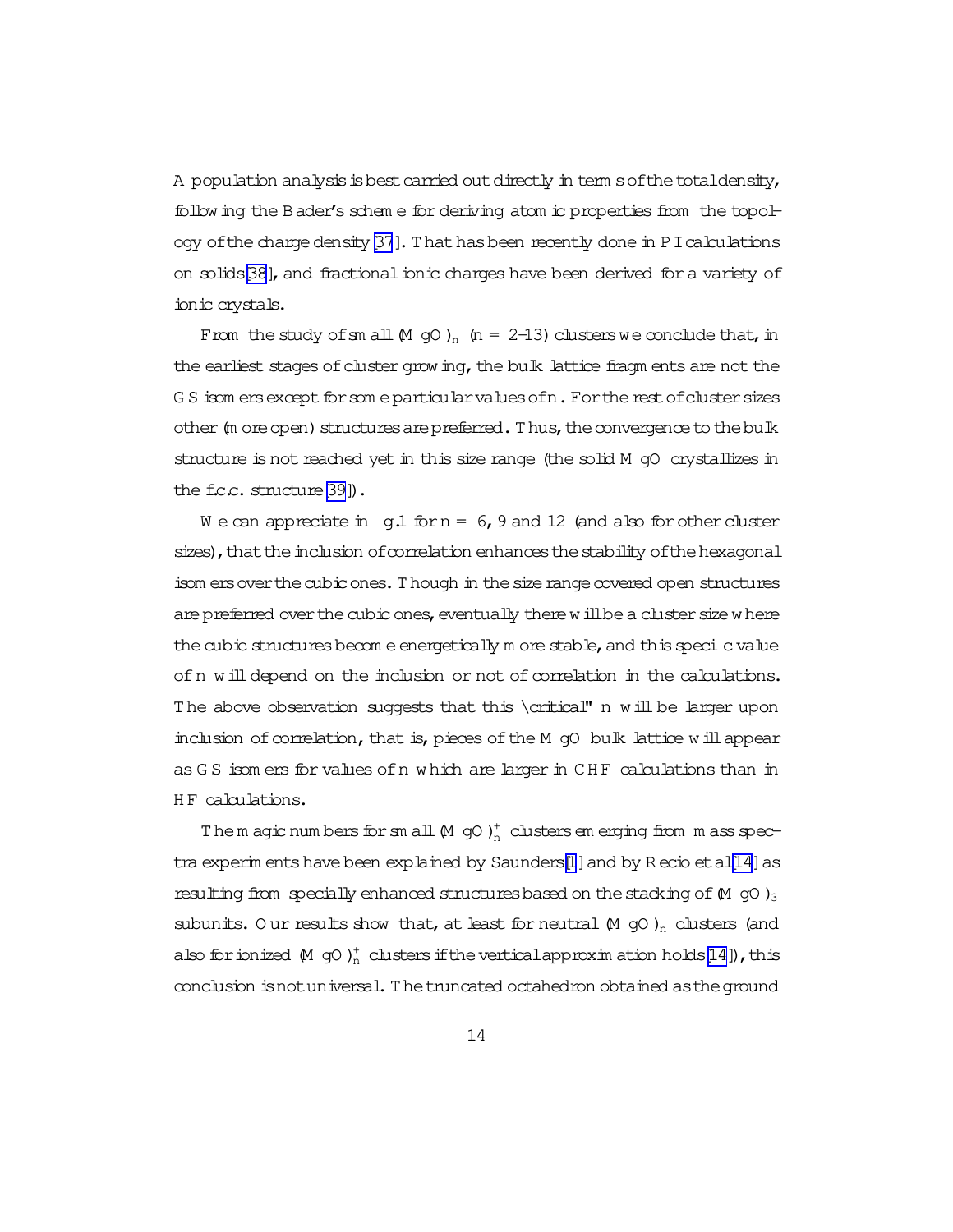state isom er for  $n = 12$  in our calculations indicates that this interpretation should be taken with some care.

#### 3.2 Inter-ionic distances and binding energies.

In gure 2 we present the average interionic CHF distance d between M g and 0 nearest neighbours for the ground state geom etry as a function of the cluster size  $n$ . d presents an irregular behaviour as a function of  $n$ , due to the fact that the ground state geom etries for the dierent values of n do not correspond to the same type of structural family. The points that correspond to the sam e structural fam ily have been pined by the two dashed lines, and it can be appreciated that the variation of d is sm oother for each structural fam ily. The value of dincreases with the num ber of ions in the cluster. The cubic clusters have an interatom ic distance larger than the hexagonalones. The isom erswhich resemble pieces of the bulk M gO lattice are the important set in order to compare with the bulk value. In the M  $qO$  crystald =  $2.106$ A [\[39](#page-22-0)], and we obtain a value of  $d = 1.999$  A for the G S isom erwith  $n = 10$ . The saturation value is not achieved yet, but the trend is the correct one. The contraction of the distances induced by the inclusion of correlation is m ore im portant in cubiclike pieces than in ringlike ones: the average e ect in cubic structures is a contraction of approximately  $4\frac{8}{3}$ , while in hexagonal structures the contraction is only of some  $2\,$  %. The inclusion of correlation is necessary in order to obtain quantitative agreem entwith the experim ental bulk value in the lim it of n large.

In Figure 3, we represent  $E_{bind}$  as a function of n, both for the HF and CHF calculations. The general trend is an increase of the binding energy with n in both cases. Superposed to that general trend, especially stable clusters are predicted for certain values of  $n \ (\mu$  agic num bers"); these are identied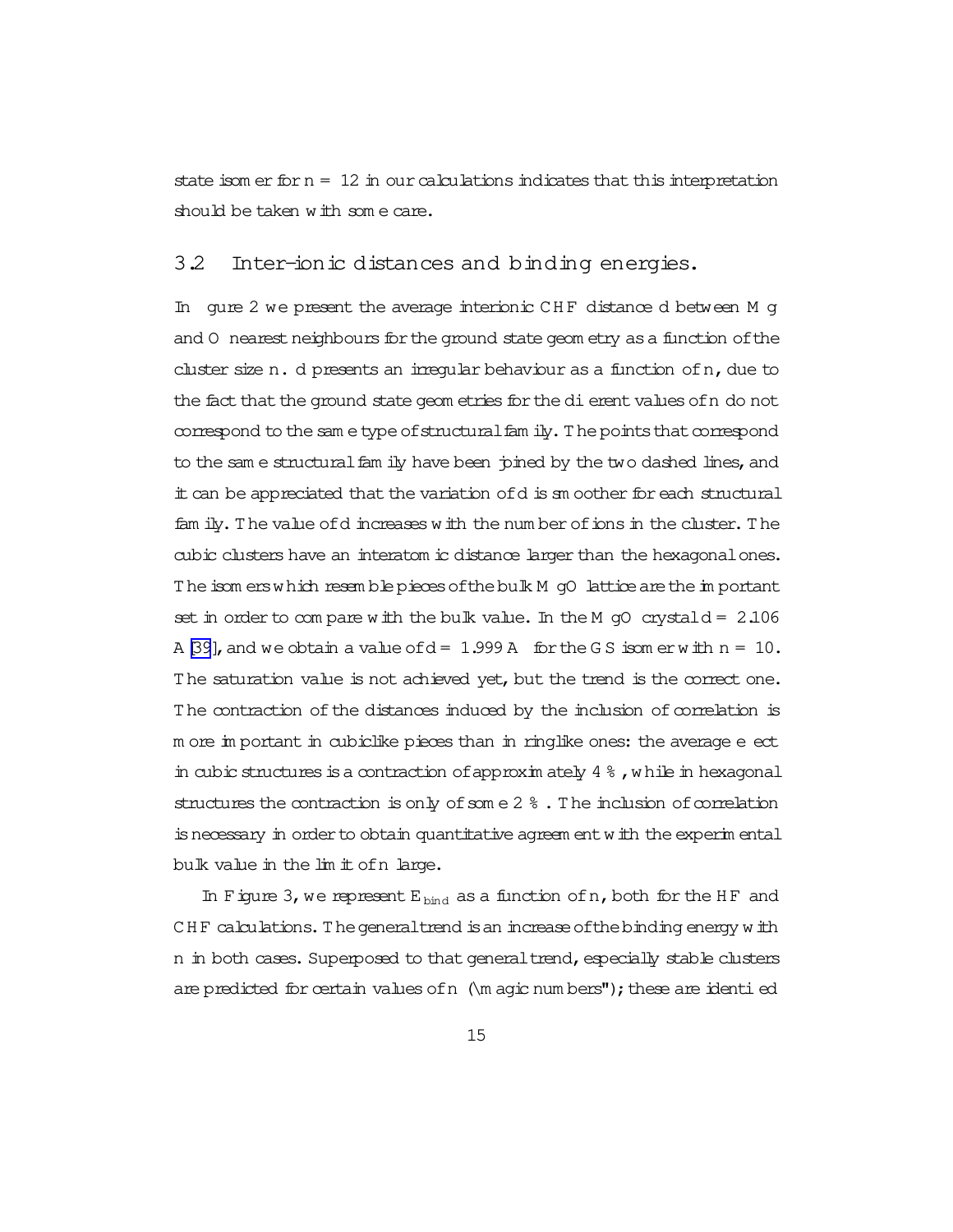in the qures as m axim a or pronounced changes in the slope. We observe that both type of calculations do not predict the same set ofm agic num bers. The HF curve is quite sm ooth for sm allvalues of n, and m axim a are observed only at  $n = 9$ , 12 (pronounced slope changes are not observed). The inclusion of correlation eects (CHF curve) is crucial to achieve agreem ent with the experim ental results[\[1](#page-19-0), [3\]](#page-19-0), which predict m agic clusters at  $n = 2, 4, 6, 9, 12$ , 15... The m axim a at  $n = 6$ , 9, 12 are clear, and a pronounced slope change is appreciable at  $n = 4$ . The abundance m aximum obtained experimentally at  $n = 2$  should be probably related to the singly-ionized stoichiom etric clusters and not to the neutrals $[14]$  $[14]$ .

#### 3.3 C luster ionization potentials.

In this subsection we analyse the variation of the cluster ionization potential  $(\mathbb{P})$  with the cluster size. The output of the PI calculation contains a fully cluster-consistent wave function for each inequivalent ion in the cluster. In our m odel, the electron must be extracted from a specic boalized anionic orbital when the cluster is ionized. The vertical  $\mathbb P$  of the cluster is calculated as the sm allest binding energy of a 2p anionic electron (K oopm ans' approxim ation). The results are given in qure  $4$ , where we have plotted the eigenvalues of the 2p orbitals of 0  $^2$  anions as a function of n for the m ost stable structure of each cluster size in the HF  $(qAa)$  and in the CHF  $(qAb)$ calculations. W e appreciate a band ofeigenvalues for each cluster size because the anions can occupy inequivalent positions in the cluster. These band gaps are indicative of the dierent reactivity of each nonequivalent cluster site, they can determ ine the preferred adsorption sites, and could be helpful in photoionization spectroscopy studies.

The dashed lines, which join the lowest 2p energy eigenvalues for each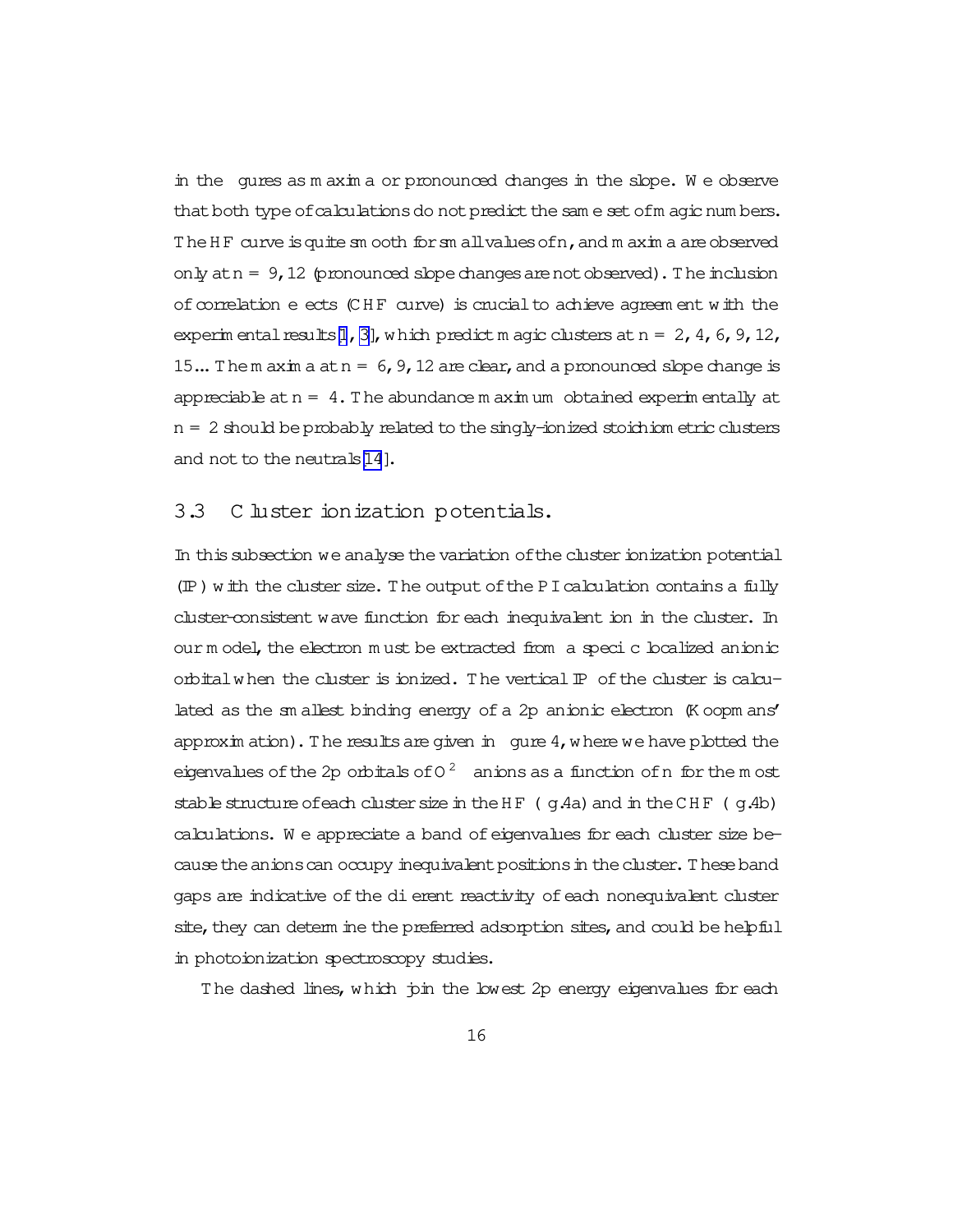cluster size, indicate the variation of the HF  $(4a)$  and CHF  $(4b)$  ionization potentialswith theclustersize.Thevariation oftheverticalclusterionization potential with  $n$  is related to the relative stabilities of neutral and singlyionized stoichiom etric clusters  $[14]$ : W hen there is a m axim um in the  $\mathbb P$  for a cluster sizen, the ionized structure is less stable than the neutral one against  $\Delta$ loss of a M gO m onom er; the opposite occurs at the m inim a in the IP curve. For the HF results, a set of m inim a at  $n = 4$ , 7, and 11 and m axim a at  $n = 3, 5, 8$ , and 10 is observed, in agreem ent with the results of Recio et al. The dierence is that they obtain a m axim um  $at n = 12$ ; but the results are not directly com parable for these cluster sizes  $(n = 12, 13)$ , because the isom ers that we obtain as the G S were not considered in their calculations. This pattern changes upon inclusion of correlation e ects (see CHF curve): m in in a are found at sizes  $n = 5$ , 7, and 11, and m axim a at  $n = 3$ , 6, and 10. These changes are directly related to the change in the G S isom er for  $n =$ 5.W e can give a cleargeom etricalinterpretation to the m inim a in the light of the localized picture provided by the PI m odel. At the m inim a  $(n = 5,$ 7, and 11), m ixed structures were found as the m ost stable isom ers ( $q.1$ ). The least bound anionic p-electron in those clusters corresponds always to that oxygen with the sm allest number of neighbouring ions. That specic oxygen is less stabilized than the other oxygens in the cluster because of the reduced electrostatic interaction for those cluster sites. A n electron willbe rem oved from it m ore easily than for the rest of cluster sizes (for which the G S isom er is m ore \com pact"). Such a clear geom etrical interpretation of them axim a in the  $\mathbb{P}'$ s is not apparent for the sm all size range covered in this work: the opposite situation  $(m \nightharpoonup m \nightharpoonup n)$  for those ground states with the highest sym m etries) is not always observed. A s the m ain contribution to the anionic binding energy is the M adelung potential, and this is the largest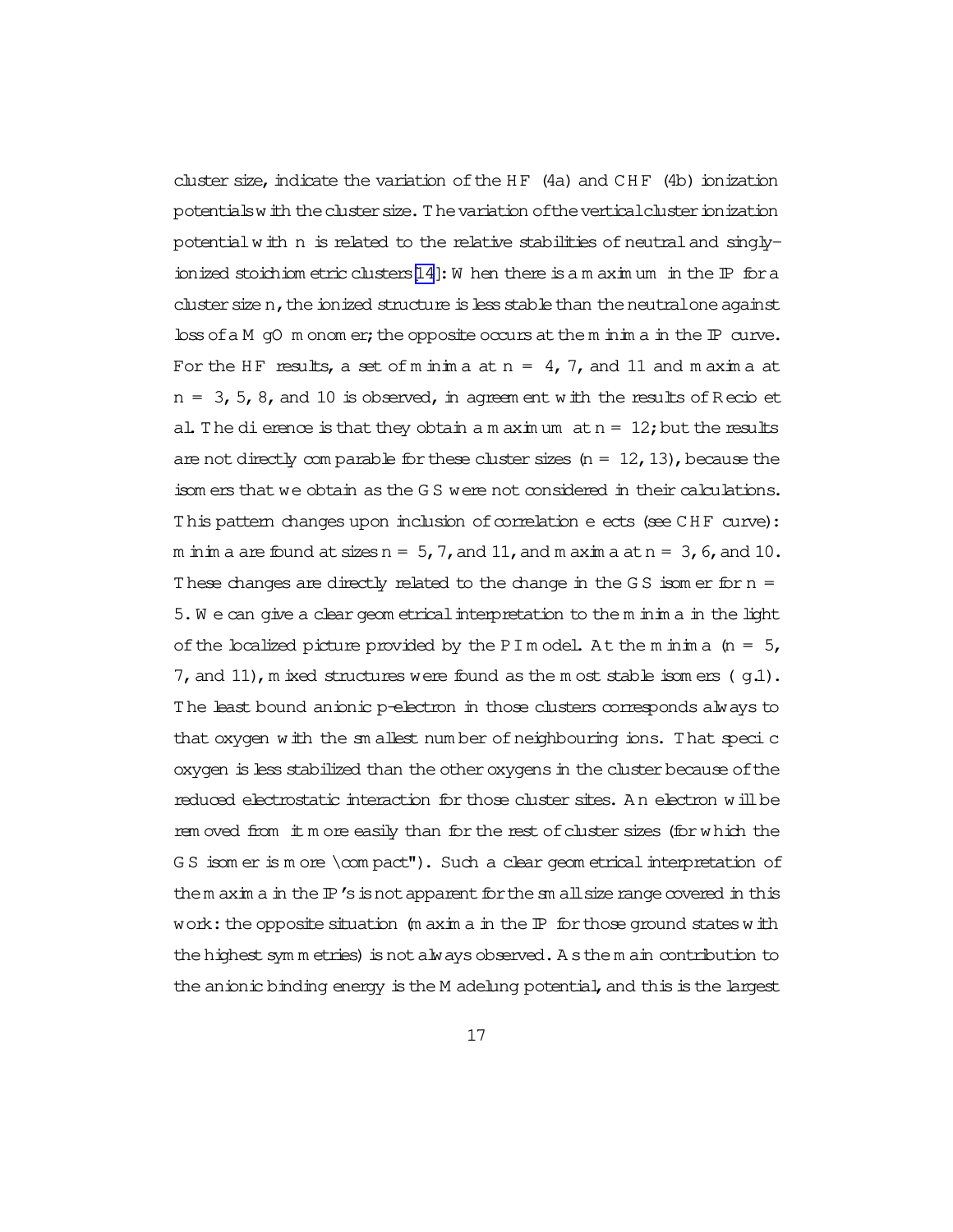forthebulklike structures,weexpectm axim a to appearprecisely in com pact cubic structures for larger cluster sizes.

In sim ple m etallic clusters, the variations in the cluster ionization potentialare correlated with the m agic num bers, indicating that the m agic num  $$ bers are electronic in nature  $[40]$ . There is not such a de nite connection in ionic clusters, and the variations observed in the cluster ionization potential are related m ainly to structural features. From our discussion, the existence of such a connection between electronic (IP's) and geom etrical properties in  $(M$  gO)<sub>n</sub> clusters becomes clear. The question of the interconnection between electronic, energetic, and geom etrical cluster properties has been m ore thoroughly addressed in ionic alkali-halide m aterials[\[22](#page-21-0)].

## 4 C onclusions

Ab initio Perturbed Ion (PI) calculations have been carried out in order to investigate the structural, energetic and som e electronic properties of sm all neutralstoichiom etric  $(M gO)_n$  clusters. The set of studied isom ers has been m ore com plete than in previous calculations, and some of the not previously considered isom ers have resulted to be either the ground state structure or a low-lying isom er for several cluster sizes. Speci cally, we have shown that the interpretation of the m agic num bers of sm all  $(M$  gO  $)$ <sub>n</sub> clusters in term s of stackings of  $(M$  gO  $)_3$  subunits is not universal, because a truncated octahedron is m ore stable for  $n = 12$  than the corresponding hexagonalisom er. G eneralstructuraldistortions have been considered for  $(M$  gO  $)$ <sub>n</sub> (n 7) clusters, and these deform ations have been shown to be really im portant in those isom ers with the lowest sym m etries. Correlation corrections have been included for all cluster sizes with the Clem enti's Coulom b-H artree-Fock (CHF)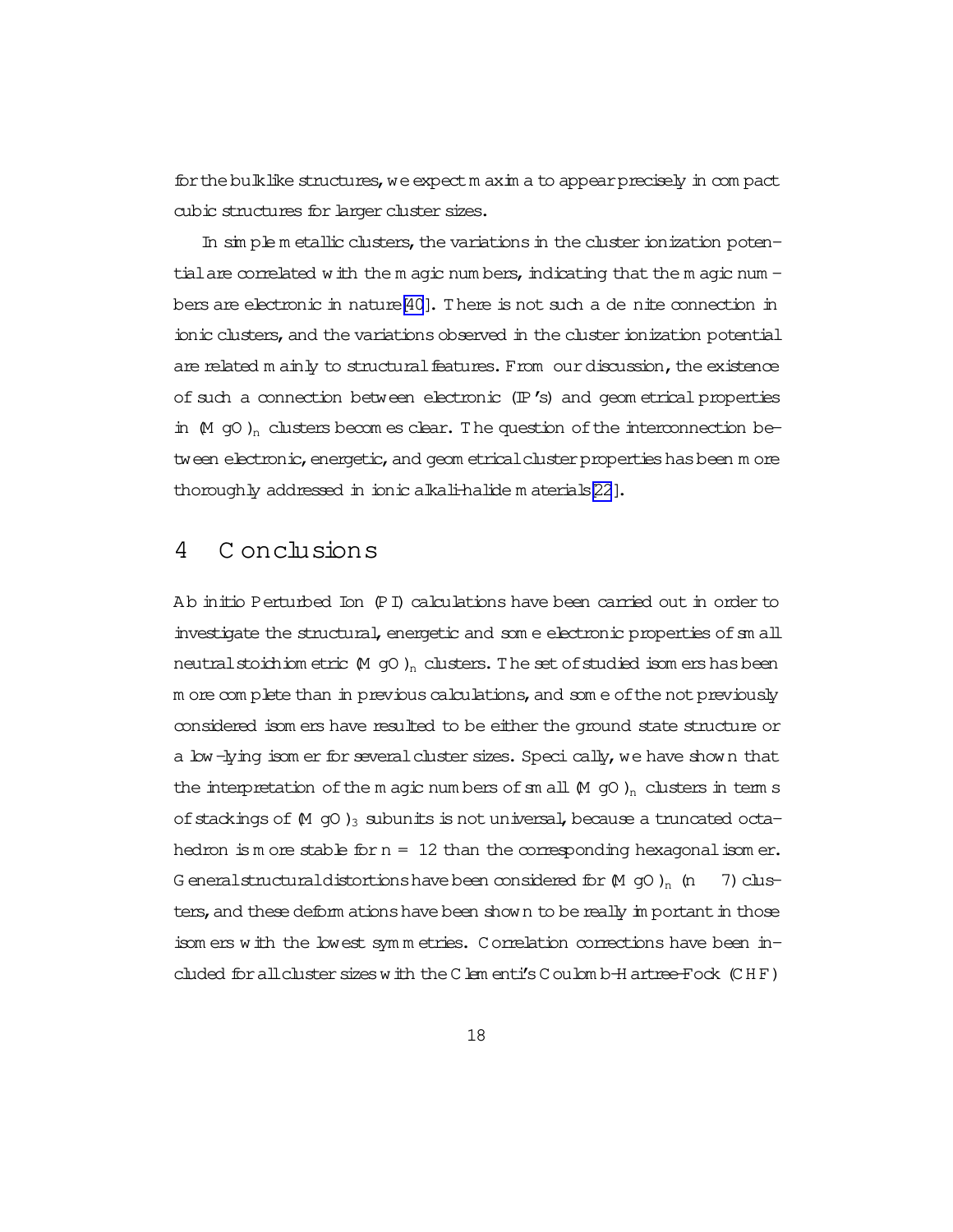m ethod. Their inclusion has been very im portant in the determ ination of som e ground state isom ers and of the energy dierences between isom ers for each cluster size. Speci cally, at  $n = 5, 7, 8$ , and 10 dierent ground state structures are obtained after accounting for correlation e ects. Comparison with previous ab initio calculations has been m ade and the agreem ent has been good whenever the com parisons have been possible.

The evolution of the average inter-ionic distance with the cluster size has been studied. Clusters from the same structural family show a sm ooth variation of their inter-ionic distances with n. The correlation-induced distance contractions are the largest for those isom ers which are fragm ents of the M gO bulk lattice. Energetically, however, the correlation correction stabilizes m ore the hexagonal isom ers, so the transition towards bulk structures will take place at larger cluster sizes than HF calculations would predict. This result contrasts with the situation encountered in alkalihalide clusters, where the inclusion of correlation induces a larger energetical stabilization of the cuboid isom ers [\[22](#page-21-0)[,41](#page-22-0)]. The  $(M$  gO )<sub>n</sub> m agic num bers have been identi ed asm axim a orpronounced slope changes in the binding energy versus cluster size curve. They are  $n = 4$ , 6, 9, and 12, in agreem entwith the experimental results  $n = 2$ , 4, 6, 9, 12, 15, ...  $(n = 2$  has been considered to be due to a larger enhancem ent of the singly-ionized  $(M$  gO  $)^+_2$  species). Inclusion of correlation hasalso shown to be com pletely necessary in orderto reproduce the correct (experim ental) m agic num bers.

The interconnection between electronic and structural cluster properties has been studied by considering the variations in the cluster ionization potential  $(\mathbb{P})$  with the cluster size n. For the m inim a in the  $\mathbb{P}$ , which occur for the lowest symmetry ground state isomers at  $n = 5, 7$ , and 11, a clear geom etrical interpretation can be given: in those isom ers, there is always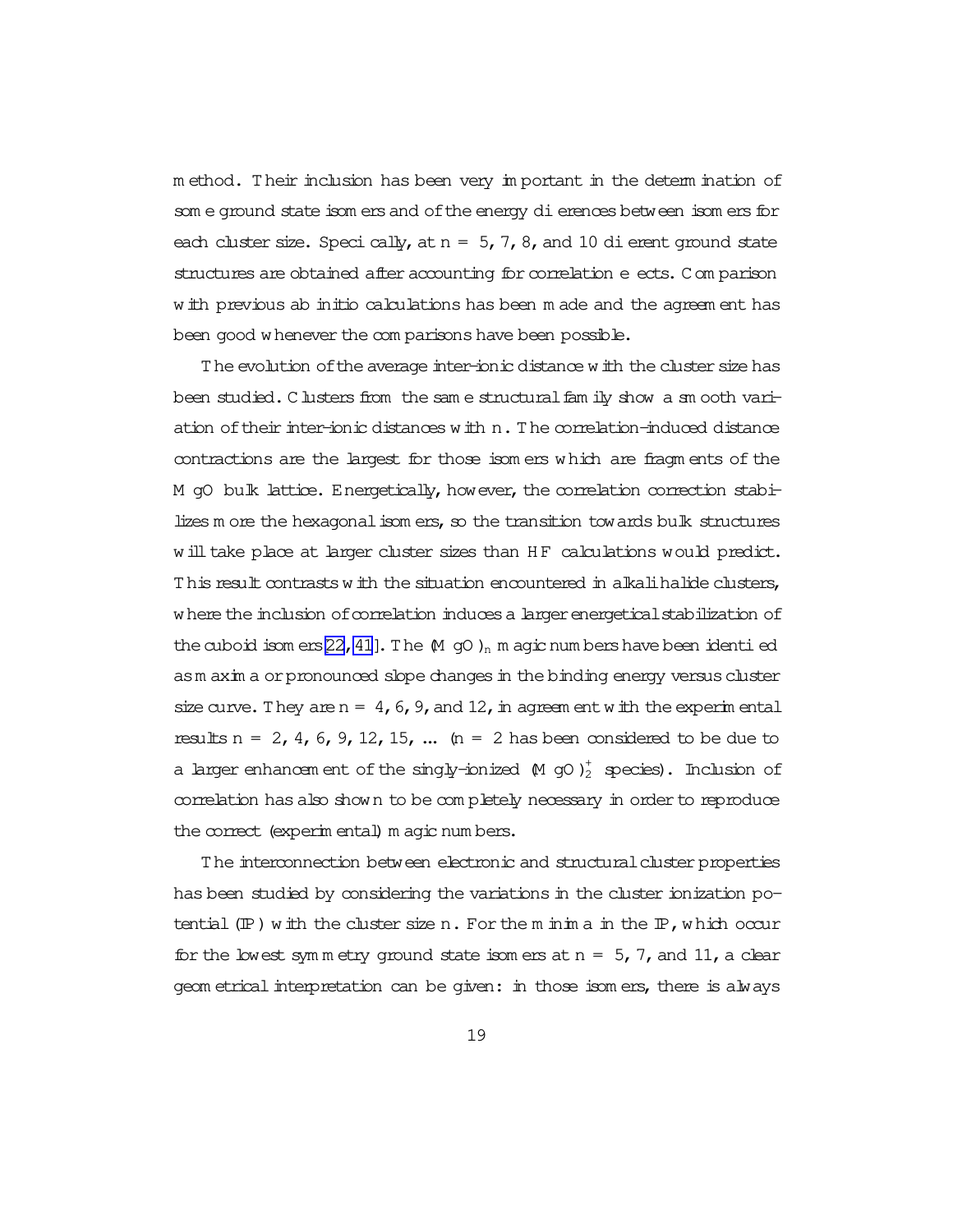<span id="page-19-0"></span>an oxygen anion with a num ber of neighbouring ions notably reduced, from which is relatively easy (com pared to the rest of cluster sizes) to rem ove an electron and create a singly-ionized isom er. Such a denite connection has not been found for them axim a in the size range considered in this work. The corresponding opposite situation of m axim a in the  $IP$  em erging for all those ground state isom ers with the highest sym m etries is not observed. The increased classical electrostatic (M adelung) energy of isom ers resem bling pieces of the M gO crystalexplains the m aximum observed at  $n = 10$ . Then, m axim a for larger cluster sizes should be expected to appear whenever the ground state becom es a com pact fragm ent of the M gO bulk lattice.

A C K N O W LED G EM ENTS. This work has been supported by D G I-CYT (G rant PB  $95-D$  720-C 02-01). O ne of us  $(A \cdot A \text{ quad})$  acknowledges a predoctoralG rant from Junta de Castilla y Leon.

### R eferences

- [1] W .A. Saunders, Phys. Rev. B 37, 6583 (1988).
- [2] W .A. Saunders, Z. Phys. D 12, 601 (1989).
- [3] P.J.Ziem ann and A .W .Castlem an,Jr.,Z.Phys.D 20,97 (1991).
- [4] P.J.Ziem ann and A .W .Castlem an,Jr.,J.Chem .Phys.94,718 (1991).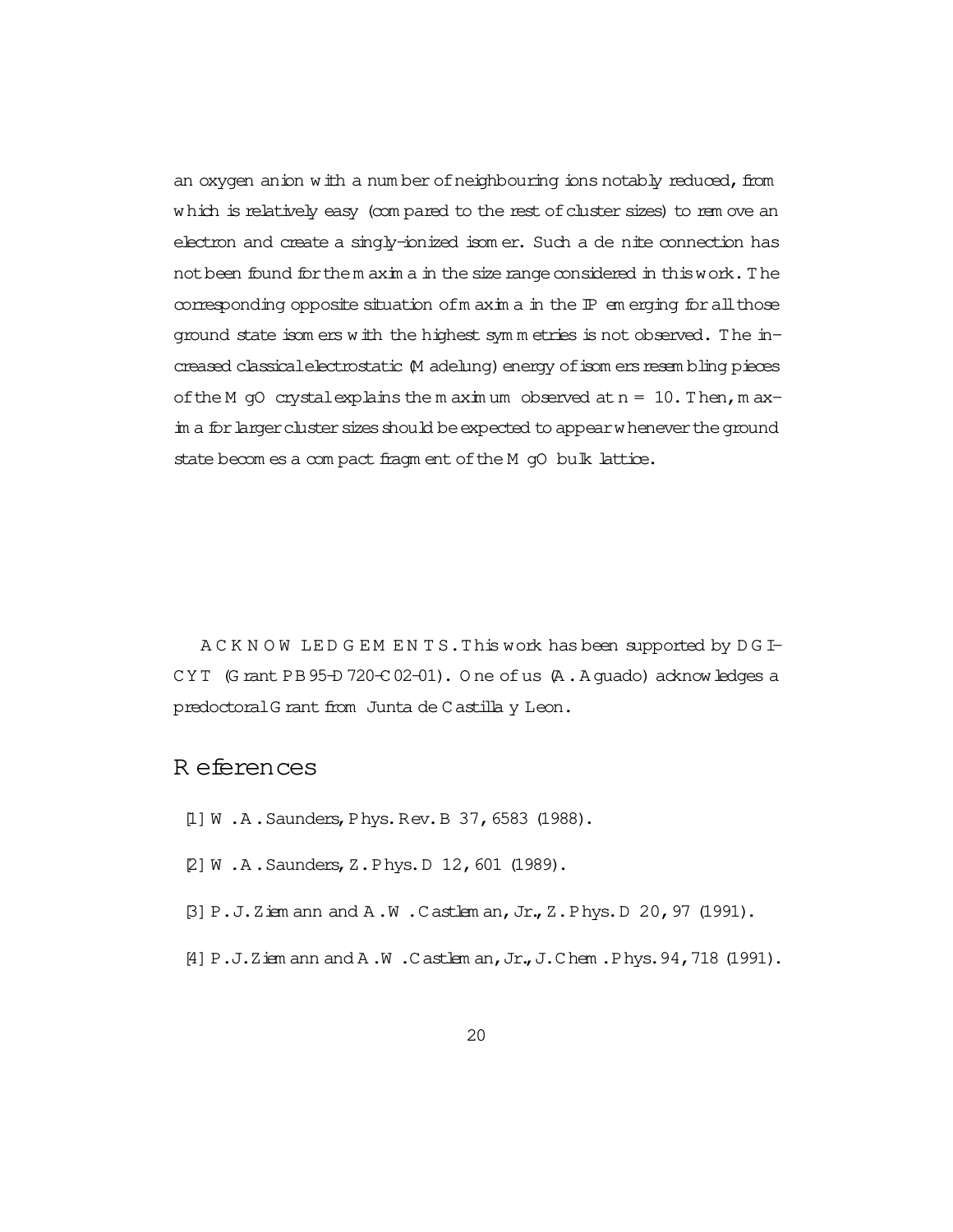- <span id="page-20-0"></span> $[5]$  P.J.Ziem ann and A .W .Castlem an, Jr., Phys.Rev. B 44, 6488 (1991).
- $[6]$  C.W.S.Conover, Y.A. Yang and L.A. B bom eld, Phys. Rev. B 38, 3517 (1988).
- $[7] Y . T . T w u, C.W . S. Conver, Y . A. Yang and L.B.$ Rev.B 42,5306 (1990).
- [8] T.P.M artin,Phys.Rep.95,168 (1983).
- [9] J.D iefenbach and T.P.M artin, Surf. Sci. 156, 234 (1984).
- [10] N.G.Phillips, C.W.S.Conover and L.A.Bloom eld, J.Chem.Phys. 94,7498 (1991).
- [11] S.M oukouriand C.N oquera, Z.Phys.D 24, 71 (1992).
- [12] S.M oukouriand C.N oquera, Z.Phys.D 27, 79 (1993).
- [13] J.M. Recio and R. Pandey, Phys. Rev. A 47, 2075 (1993).
- [14] J.M .R ecio,R .Pandey,A .A yuela and A .B.K unz,J.Chem .Phys.98, 4783 (1993).
- [15] M.J.M alliavin and C.Coudray, J.Chem.Phys.106, 2323 (1997).
- $[16]$  V. Luana and L. Pueyo, Phys. Rev. B 41, 3800 (1990).
- [17] S.Huzinaga and A.P.Cantu, J.Chem.Phys.55, 5543 (1971).
- [18] V.Luana.Thesis D issertation, U niversidad de O viedo (1987).
- [19] S.Huzinaga, L.Seip, Z.Barandiaran and M.K lobukowski, J.Chem. Phys.86,2132 (1987).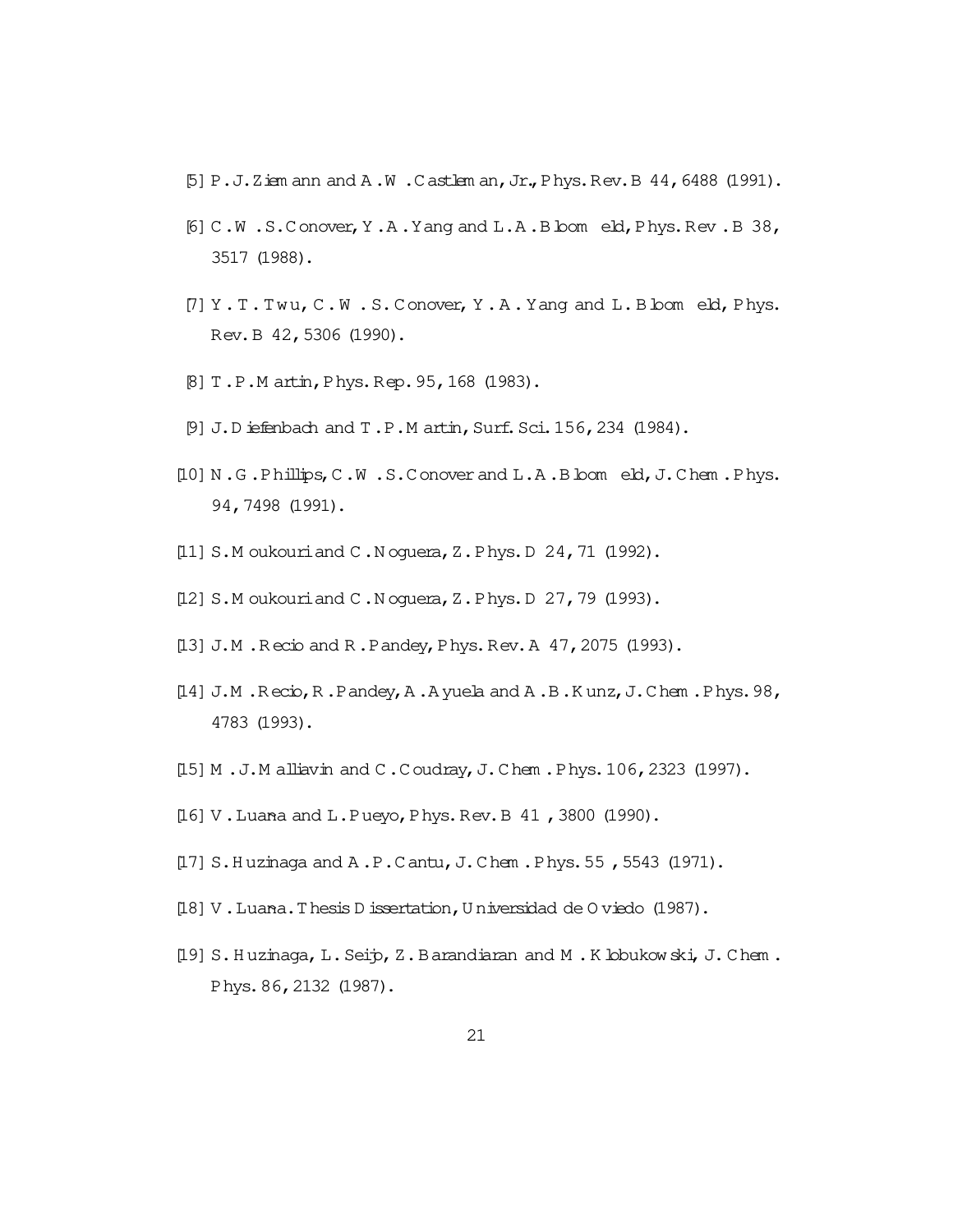- <span id="page-21-0"></span> $[20]$  A. A yuela, JM . Lopez, JA. A lonso and V. Luana,  $[a]$  Z. Phys. D 26, S213 (1993); [b] An. Fis. (Spain), 90, 190 (1994); [c] Physica B 212, 329 (1996).
- [21] A. A guado, A. A yuela, J.M . Lopez and J.A. A lonso, J. Phys. Chem., accepted for publication.
- [22] A.A guado, A.A yuela, J.M. Lopez and J.A.A lonso, Preprint
- [23] V.Luana, J.M.R ecio and L.Pueyo, Phys.Rev.B 42, 1791 (1990).
- [24] G .von H elden,M .T.H su,P.R .K em per and M .T.Bowers,J.Chem . Phys.95,3835 (1991).
- [25] M .F.Jarrold,J.Phys.Chem .99,11 (1995).
- [26] M .M aier-Borst,P.Loer,J.Petry and D .K reisle,Z.Phys.D (in press).
- [27] V.Luana, M.Florez, E.Francisco, A.M art n Pendas, J.M.R ecio, M. Berm ep and L.Pueyo, in C luster M odels for Surface and Bulk Phenom ena, edited by G.Pacchioni, P.S.Bagus and F.Parm igiani (Plenum, N ew York,1992),p.605
- [28] R . M cW eeny, M ethods of m olecular quantum m echanics, A cadem ic Press.London (1994).
- [29] E.Francisco,A .M artn Pendas and W .H .A dam s,J.Chem .Phys.97, 6504 (1992).
- [30] E.Clem enti,IBM J.Res.D evelop.,9,2 (1965).
- [31] S.J.Chakravorty and E.Clem enti,Phys.Rev.A,39,2290 (1989).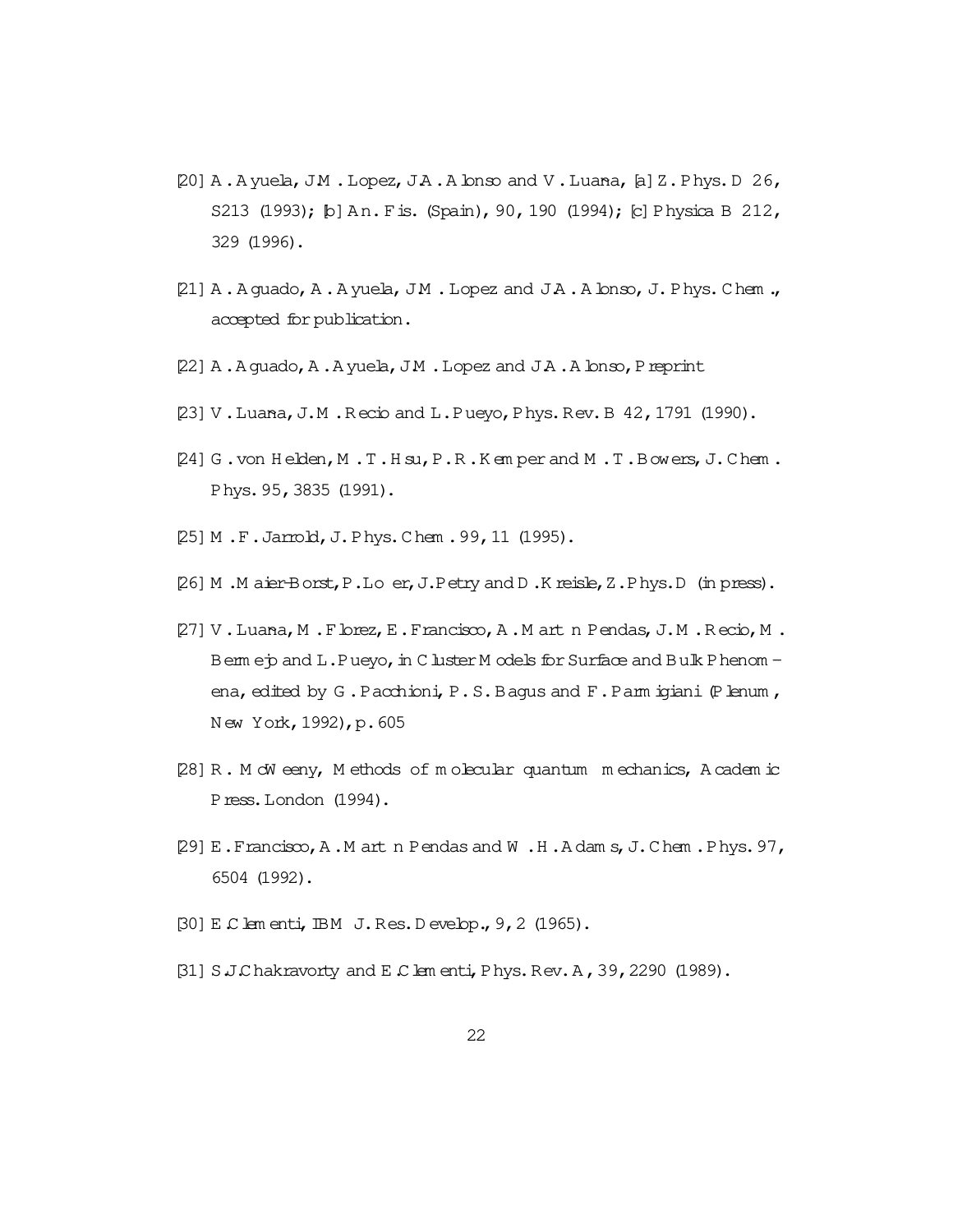- <span id="page-22-0"></span>[32] V. Luana, A. M art n Pendas, J. M. R ecio and E. Francisco, Com put. Phys.Com m un.77,107 (1993)
- [33] E.Clem entiand C.R oetti,At.D ata Tables,14,177 (1974).
- [34] P.O .Lowdin,Adv.Phys.,5,1 (1956).
- [35] J.A. Nelder and R.M ead, Com put. J. 7, 308 (1965).
- [36] W illiam H .Pressand SaulA .Teukolsky,Com puters in Physics,5,426, (1991).
- [37] R .F.W .Bader,Atom s in M olecules(O xford U niversity Press,O xford, 1990).
- [38] A.M artn Pendas, A.Costales and V.Luana, Phys.Rev.B, 55, 4275 (1997).
- [39] N M A shcroft and N D . M erm in, Solid State Physics, Holt, R inehart and W inston, New York (1976).
- [40] W .A .deH eer,W .D .K night,M .Y .Chou and M .L.Cohen,Solid State Physics40,93 (1987).
- [41] C. O chsenfeld and R. A hlrichs, Ber. Bunsenges Phys. Chem. 98, 34 (1994).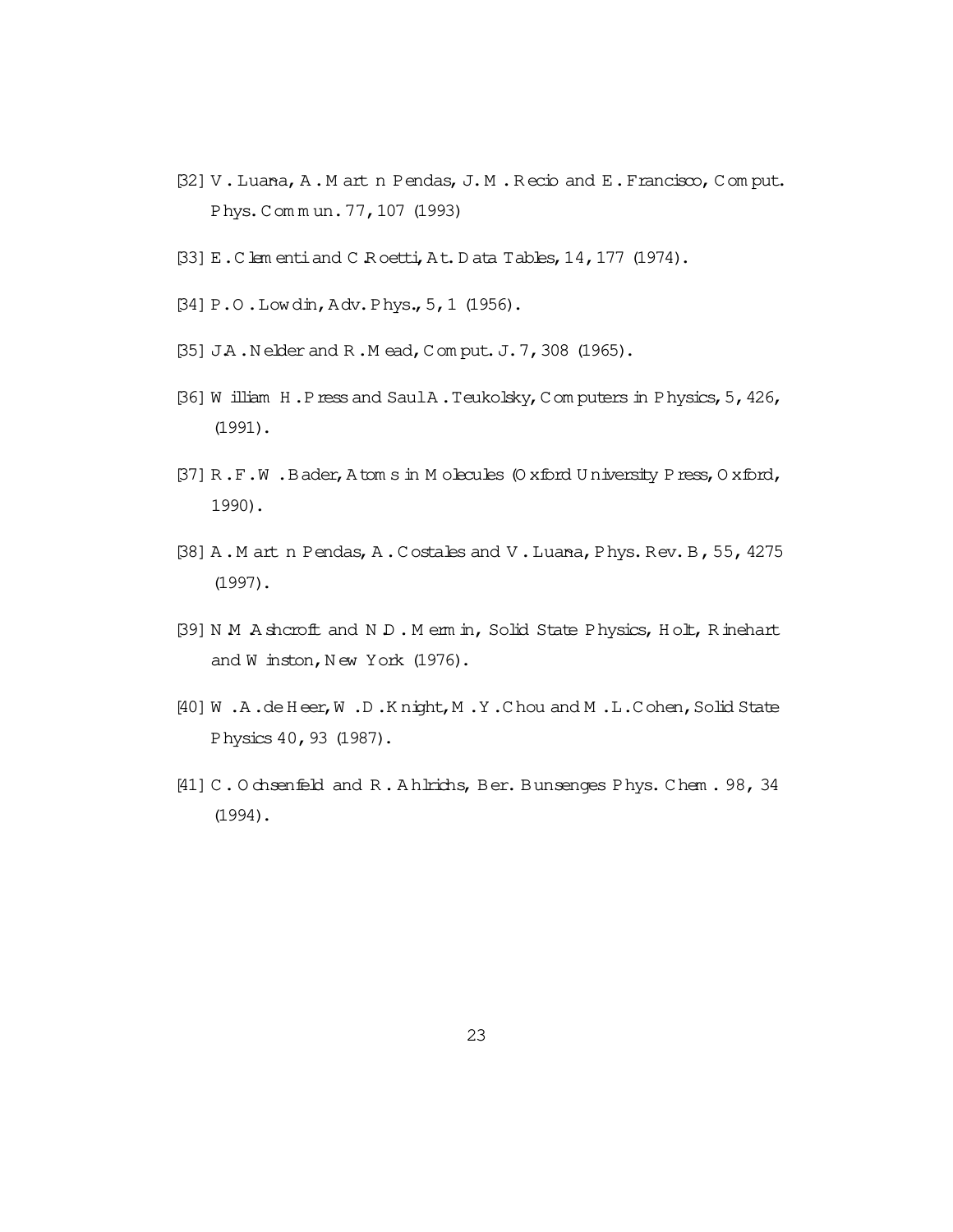C aptions of gures

Figure 1. Isom er geom etries for  $(M$  gO  $)_n$  clusters. The m ost stable CHF structure (rst isom er) is shown on the left side. Total energy dierences (in eV) with respect to the m ost stable structure are given for each isom er (rst row: CHF; second row: HF). M  $g^{2+}$ , sm all spheres; O  $^2$  , large spheres. For  $n = 3$  5, two dierent views of some isomers are provided.

Figure 2. A veraged nearest neighbour M g-O distance for the CH F ground state structures of Figure 1. The two lines pin cubic and hexagonal clusters.

Figure 3. Binding energy perm olecule as a function of the cluster size.

Figure 4.0 rbitalenergies (with opposite sign) of the 2p levels of 0  $^2$  an– ions as a function of the cluster size for the ground state structures of  $(M \nI qO)_n$ clusters. The dashed line joins the vertical cluster ionization potentials. (a) HF results; (b) CHF results.

24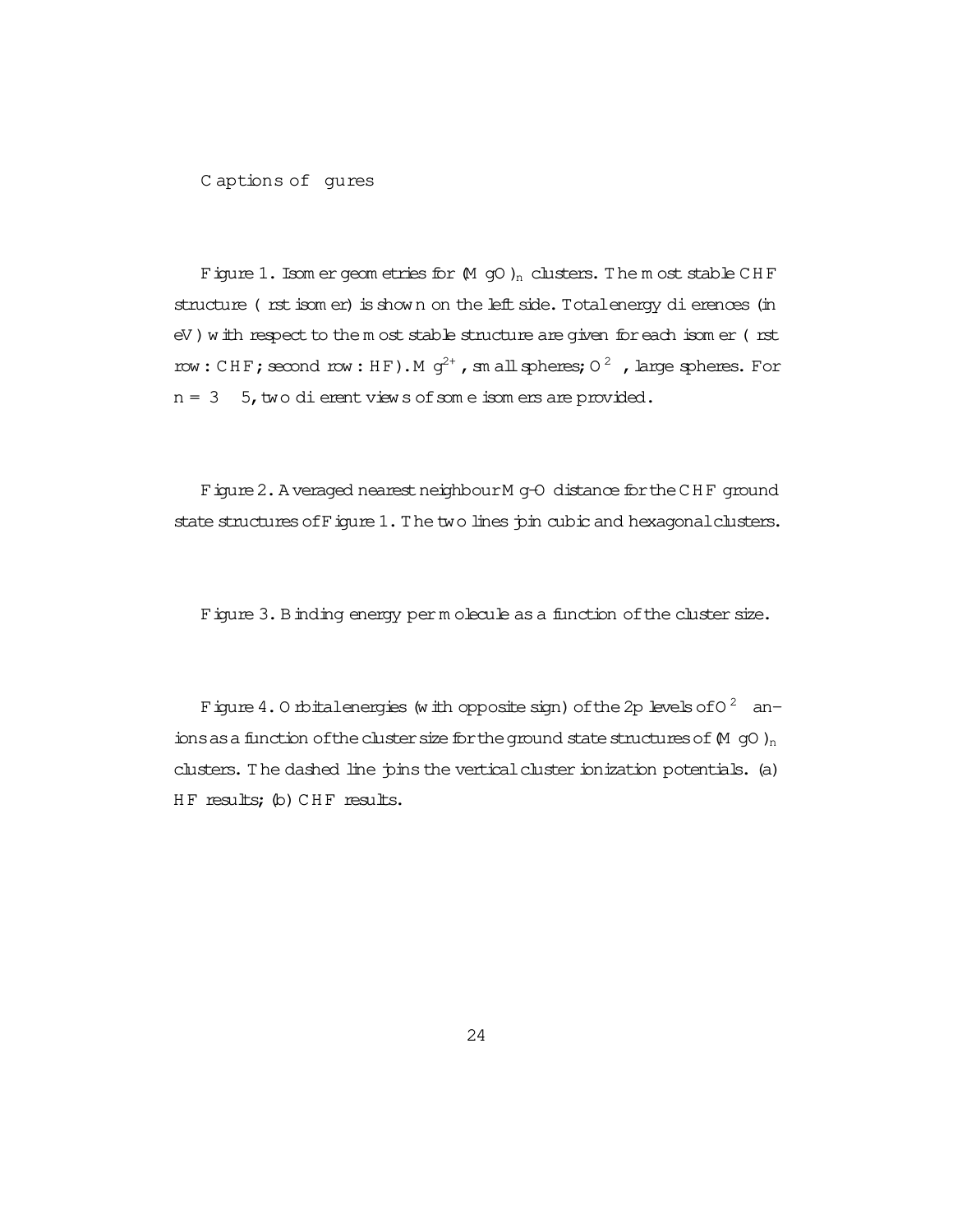This figure "dibujos1.gif" is available in "gif" format from: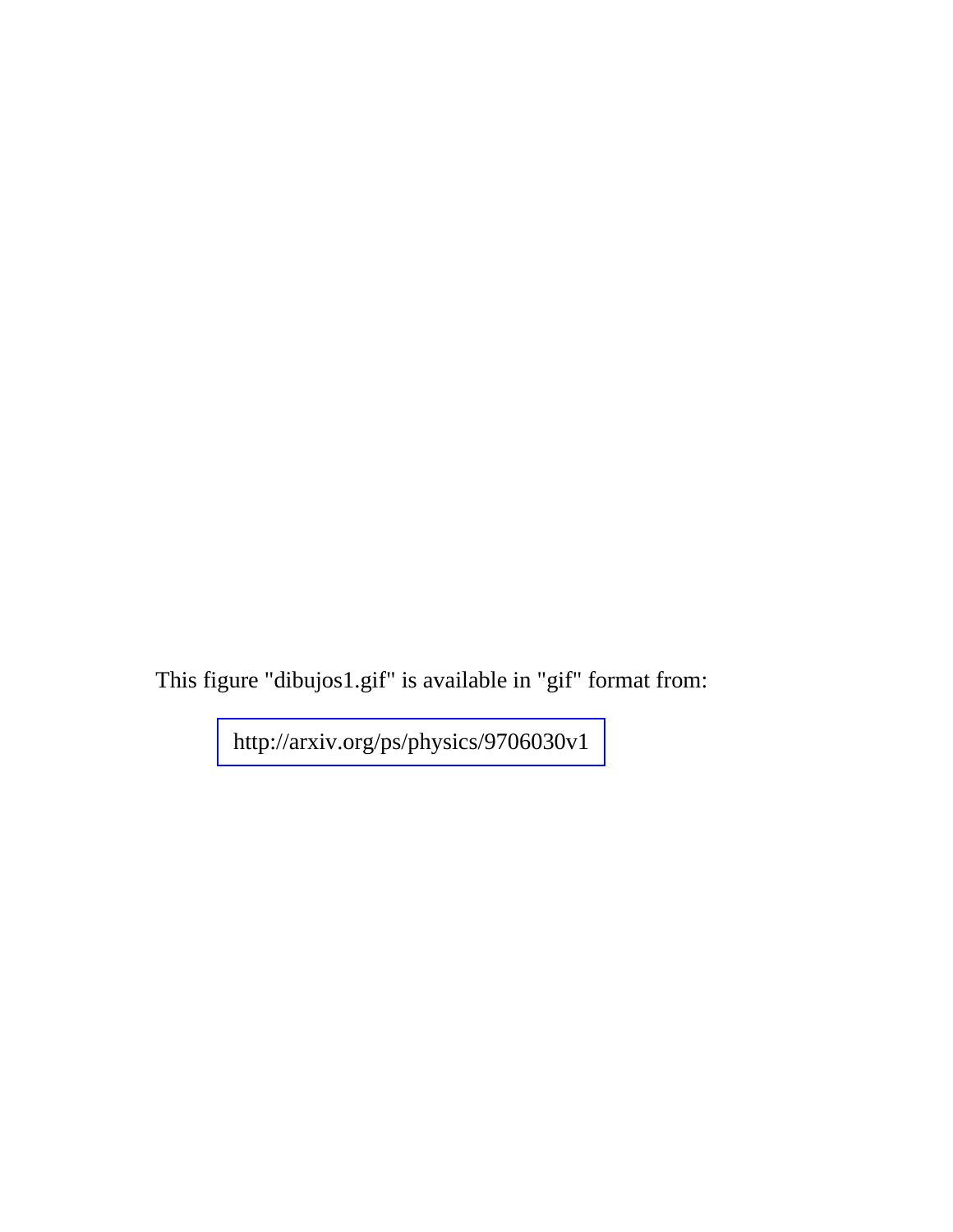This figure "dibujos2.gif" is available in "gif" format from: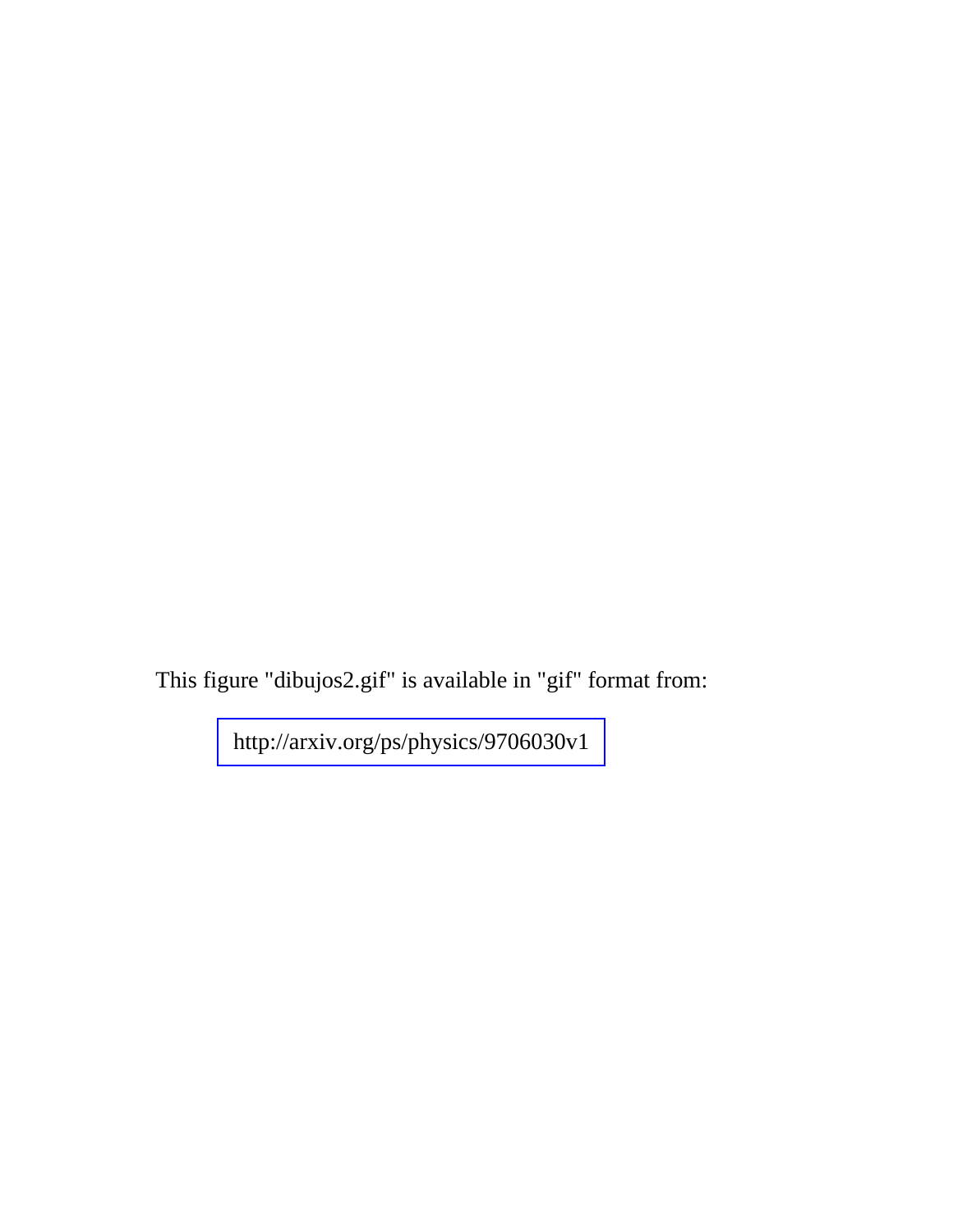This figure "dibujos3.gif" is available in "gif" format from: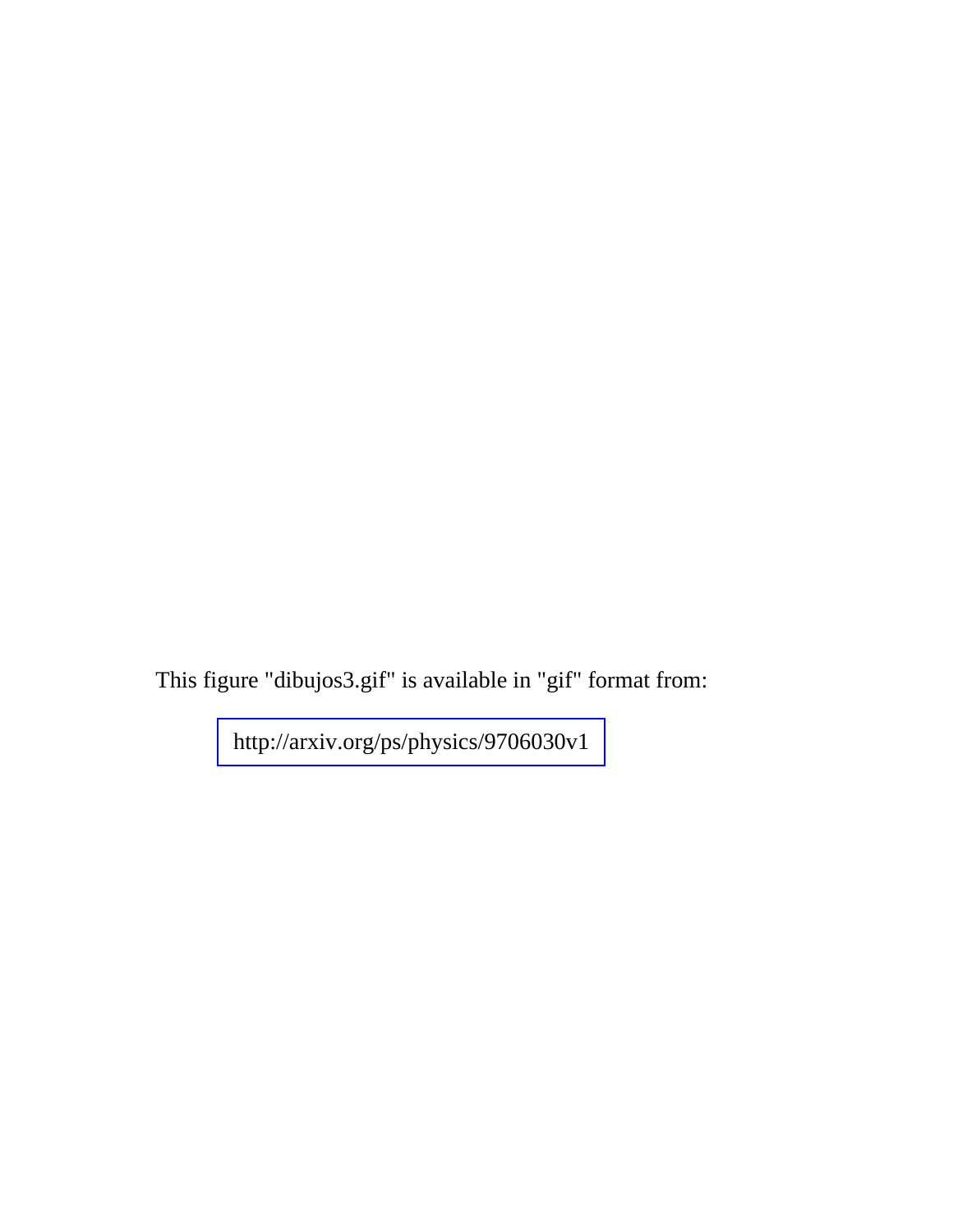This figure "dist.gif" is available in "gif" format from: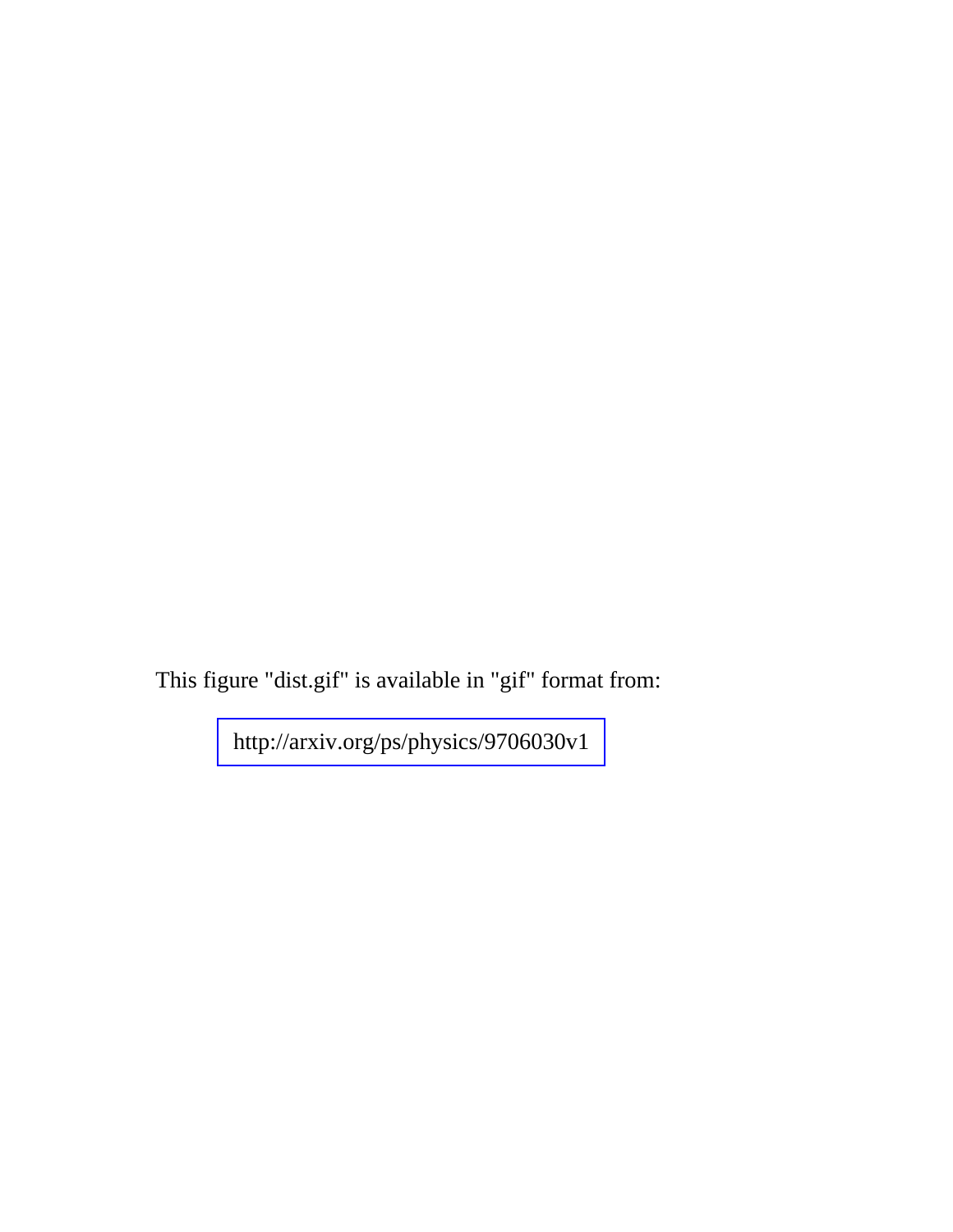This figure "enbind.gif" is available in "gif" format from: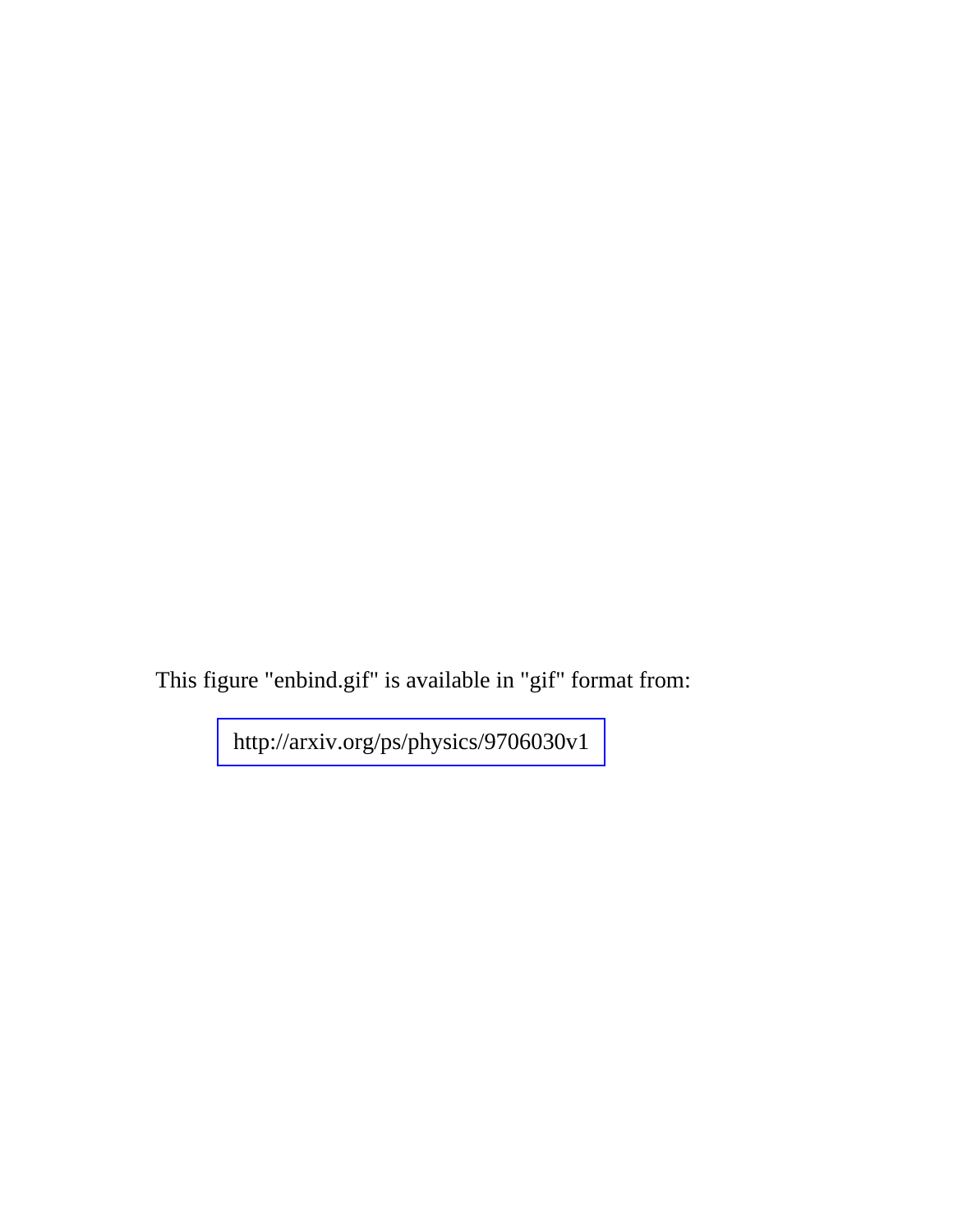This figure "ipchf.gif" is available in "gif" format from: